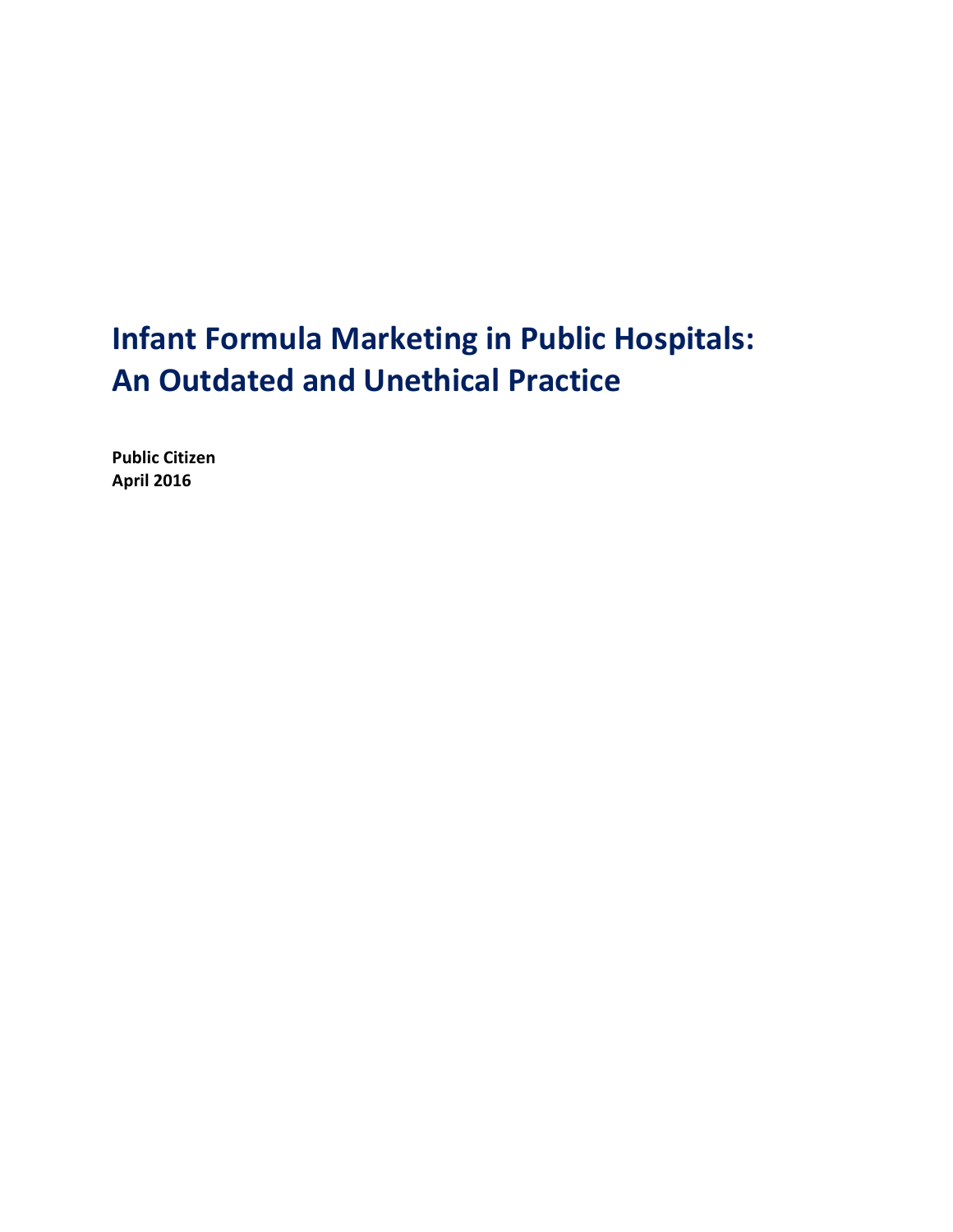#### **Acknowledgements**

This report was written by Kristen Strader, Campaign Coordinator for Public Citizen's Commercial Alert Campaign, with contributions from Katherine Kehres, intern at Public Citizen.

Public Citizen acknowledges and thanks leaders of Ban the Bags campaign, the North Carolina Breastfeeding Coalition, the New York City Department of Health and Mental Hygiene, Jackson Memorial Hospital, the Centers for Disease Control and Prevention, University of Alabama Birmingham Hospital and all hospital staff who responded to the survey for contributing their stories and data for this report.

#### **About Public Citizen**

Public Citizen is a national non-profit organization with more than 400,000 members and supporters. We represent consumer interests through lobbying, litigation, administrative advocacy, research, and public education on a broad range of issues including consumer rights in the workplace, product safety, financial regulation, worker safety, safe and affordable health care, campaign finance reform and government ethics, fair trade, climate change, and corporate and government accountability.

Public Citizen's Commercial Alert works to keep the commercial culture within its proper sphere, and to prevent it from exploiting children and subverting the higher values of family, community, environmental integrity and democracy.



 $1600 20$ <sup>th</sup> St. NW Washington, D.C. 20009 P: 202-588-1000 F" 202-588-7799 www.citizen.org

© 2016 Public Citizen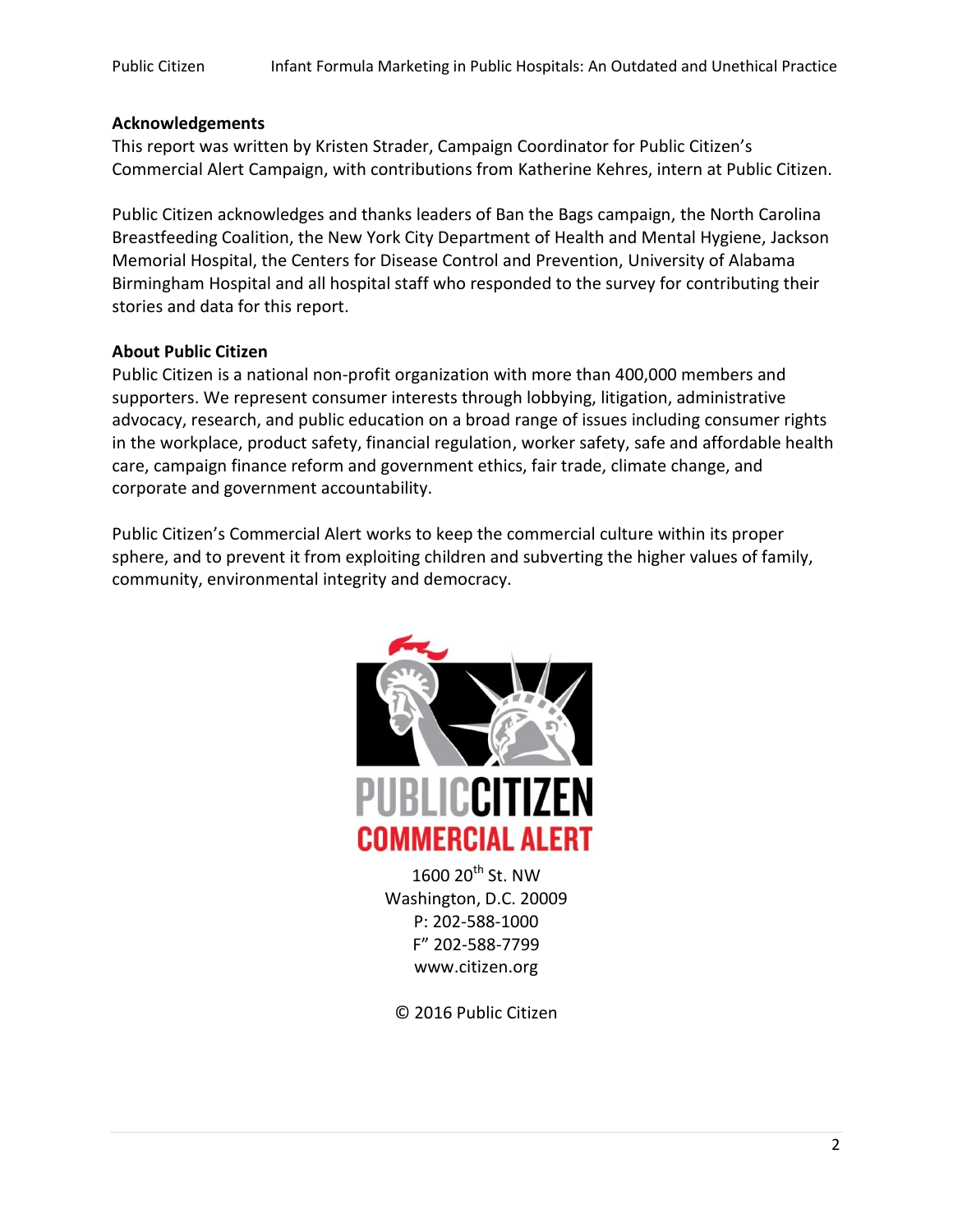# **Contents**

| b. New York City Department of Health and Mental Hygiene: Latch on NYC 10 |  |  |  |
|---------------------------------------------------------------------------|--|--|--|
|                                                                           |  |  |  |
|                                                                           |  |  |  |
|                                                                           |  |  |  |
|                                                                           |  |  |  |
|                                                                           |  |  |  |
|                                                                           |  |  |  |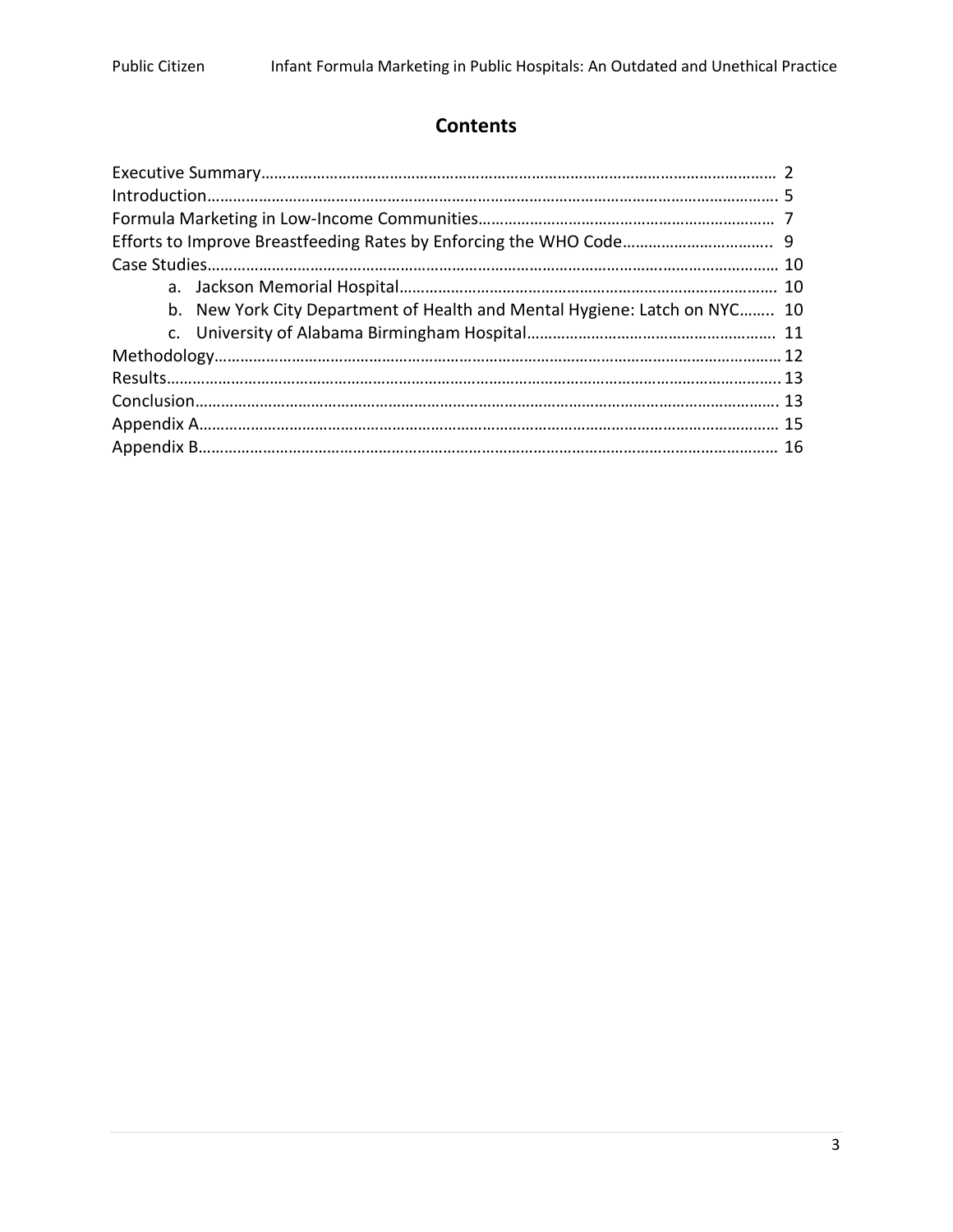# **Executive Summary**

Public hospitals are generally operated by county and municipal governments in order to provide health care services to underserved communities that may have limited access to care elsewhere. A large proportion of public hospital patients are low-income, uninsured, or covered by Medicaid, according to surveys of metropolitan public safety net hospitals. Public hospitals often serve as training institutions, so they generally employ best practices in health care.<sup>1</sup>

In 2013, Commercial Alert published the report, "Top Hospitals' Formula for Success." In that report, we determined that the elimination of company-sponsored infant formula discharge bags has become standard among the nation's top ranked hospitals.

This follow-on report examines the trends in infant formula promotion and breastfeeding information available to new mothers in public hospitals. Since those who use public hospitals are most often low-income with few or no other options for care, public hospitals play a vital role in introducing first food and, hopefully, providing breastfeeding support void of corporate influence.

The results of our analysis of the largest public hospitals in the United States are consistent with our previous research on top-ranked hospitals in the United States. The vast majority of public hospitals are also following best practices in public health by supporting breastfeeding and ending the distribution of company-sponsored formula discharge bags and other promotional materials.

We found that overall, public hospitals are overwhelmingly following the trend in eliminating the distribution of infant formula company-sponsored discharge bags and promotional materials. Of the 62 hospitals from which we received responses, 95 percent (59 out of 62) are completely free of all forms of infant-formula marketing. One hospital does not distribute formula sample bags, but does distribute promotional coupons and the two hospitals that do distribute formula sample bags have plans to stop. We requested responses from 65 hospitals. Three hospitals were non-responsive and are not included in our final analysis.

### **Recommendations**

Given the documented impact that breastfeeding support and formula sample distribution has on breastfeeding rates among low-income patients, we recommend that public hospitals that have not ended the practice do so immediately. Due to resource limitations, we were unable to determine the status of every public hospital in the country.

Formula companies should follow the World Health Organization's International Code of Marketing of Breast-milk Substitutes and stop marketing formula in all health care facilities.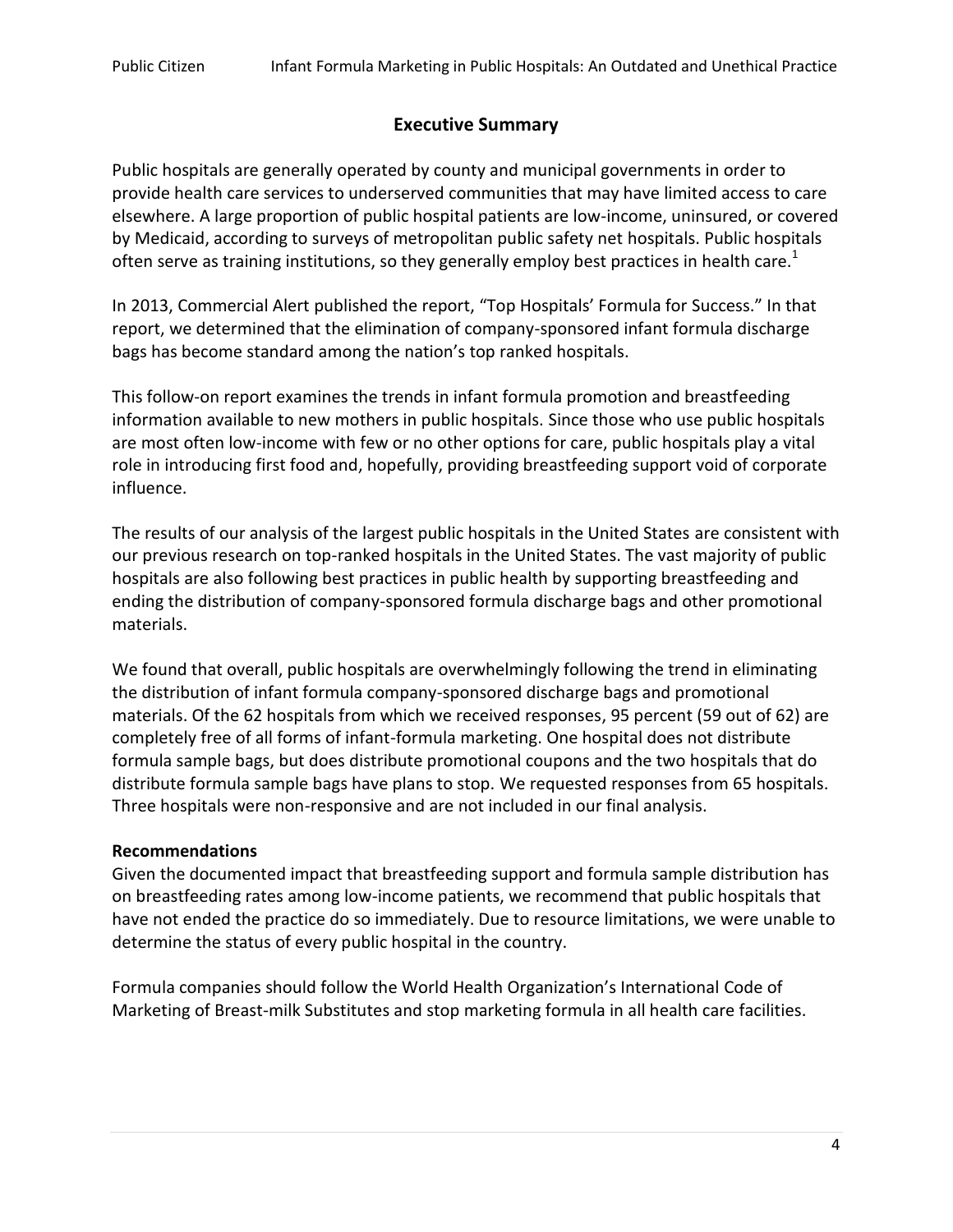# **Introduction**

"There is a multi-billion dollar battle going on over every infant's first meal."

**\_\_\_\_\_\_\_\_\_\_\_\_\_\_\_\_\_\_\_\_\_\_\_\_\_\_\_\_\_\_\_\_\_\_\_\_\_\_\_\_\_\_\_\_\_\_\_\_\_\_\_\_\_\_\_\_\_\_\_\_\_\_\_\_\_\_\_\_\_\_\_\_**

**\_\_\_\_\_\_\_\_\_\_\_\_\_\_\_\_\_\_\_\_\_\_\_\_\_\_\_\_\_\_\_\_\_\_\_\_\_\_\_\_\_\_\_\_\_\_\_\_\_\_\_\_\_\_\_\_\_\_\_\_\_\_\_\_\_\_\_\_\_\_\_\_**

– *Kimberly Seals Allers<sup>2</sup>*

People love receiving "free" products, whether a sample of a new energy bar at a grocery store or an aesthetically appealing box of formula samples with polka dots and a blue ribbon on the packaging. Free samples are especially appealing when one is struggling financially. But although presented as "free," infant formula samples are far from it.

For years, formula companies such as Abbott (producer of Similac), Mead-Johnson (Enfamil), and Nestle (Gerber Good Start), have used nurses and doctors in hospitals to advertise their products unofficially. When hospital staff distributes company-sponsored discharge bags to new families, they tacitly communicate that they expect breastfeeding to fail, that using formula is a healthy choice and that they endorse a particular brand of formula. This unethical practice contradicts hospitals' core mission of advancing health.

There is little doubt that formula giveaways and in-hospital marketing affects breastfeeding practices. The *American Journal of Public Health* published a study which provided evidence that women who received commercial hospital discharge packs were less likely to breastfeed exclusively for up to 10 weeks than those who did not receive the pack.<sup>3</sup>

To protect new mothers, consumer and public health organizations have initiated campaigns targeted at hospitals to remove infant formula marketing in the form of free samples and company-sponsored literature.

The global medical community widely recognizes that exclusive breastfeeding for the first six months of life is physically and psychologically healthiest for both mother and baby in the short and long-term.<sup>4</sup> This notion is supported by data from a myriad of sources and studies from a diverse community of health and research professionals. Each mother's breastmilk uniquely meets their infant's needs and can naturally aid in recovery from illnesses. Studies show that infants who have been breastfed experience lower rates of childhood obesity, asthma, ear infections, type 2 diabetes, and many other health problems than those who have not been breastfed.<sup>5</sup> Economically, choosing to breastfeed saves the average family between \$1,200 and \$1,500 per year in infant formula, $^6$  sick days from work, and medical bills for sick infants and children as they age.<sup>7</sup> Breastfeeding creates an emotional connection for mothers and babies and can lower the risk of certain types of breast cancer for mothers.<sup>8</sup>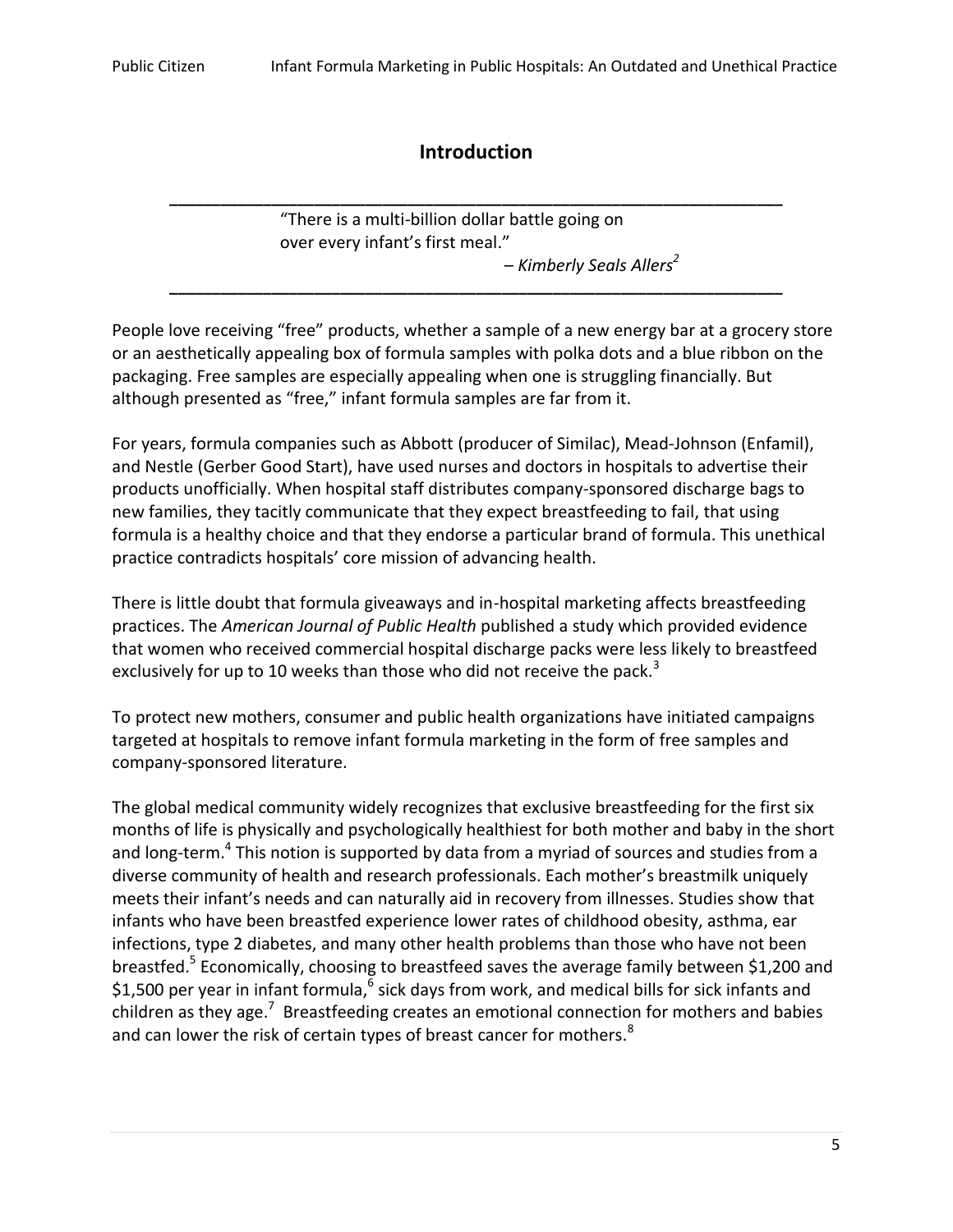Healthy People 2020, a Centers for Disease Control and Prevention (CDC) initiative created to determine the most urgent health problems facing Americans and how to address them, identifies increased rates of breastfeeding as a national priority.<sup>9</sup> The larger goals of Healthy People 2020 are to:

- Attain high-quality, longer lives free of preventable disease, disability, injury, and premature death.
- Achieve health equity, eliminate disparities, and improve the health of all groups.
- Create social and physical environments that promote good health for all.
- Promote quality of life, healthy development, and healthy behaviors across all life stages.<sup>10</sup>

Breastfeeding is proven to have a multitude of positive effects on mothers and their babies, however, many mothers who are capable of breastfeeding do not receive the support necessary for success. A disproportionate number of low-income and minority mothers are formula-feeding their newborns, or supplementing breastfeeding with formula, in part because of misleading marketing and inaccurate information about its effects.

The World Health Organization's (WHO) Code of Marketing of Breast-Milk Substitutes states that manufacturers of infant formula should not provide samples of products to pregnant women and mothers.<sup>11</sup> The code was established in 1981 and prohibits the marketing of formula in hospitals, yet many hospitals in the United States continue to distribute companysponsored discharge bags filled with samples, coupons and promotional literature.

The birthing hospital that a family chooses provides the first introduction to infant food and support for mother and baby. Since those who use public hospitals are most often low-income and lack breastfeeding support once they leave the hospital, public hospitals have a unique responsibility to provide comprehensive breastfeeding support and commercial-free care.

### *Breastfeeding Rate Disparities*

A lack of economic and social resources creates a barrier to breastfeeding support for mothers in low-income areas. First food deserts are geographic areas where mothers do not have sufficient access to breastfeeding support, including educational resources, employer support, and supportive cultural attitudes about nursing in public.<sup>12</sup> As a result of these persistent barriers, breastfeeding rates among low-income mothers are lower than those of higherincome mothers who have easier access to breastfeeding resources needed for success.

CDC data shows that a large disparity exists between white and African-American breastfeeding rates. In 2000, 47.4% of African-American mothers initiated breastfeeding compared to 71.8% of white mothers and 77.6% of Hispanic mothers. Likely due to an increase in hospital breastfeeding support and a cultural shift towards normalizing breastfeeding, rates of breastfeeding initiation overall increased by the year 2008 among all races, but the disparity continues to prevail. In 2008, 58.9% of black women and 75.2% of white women initiated breastfeeding.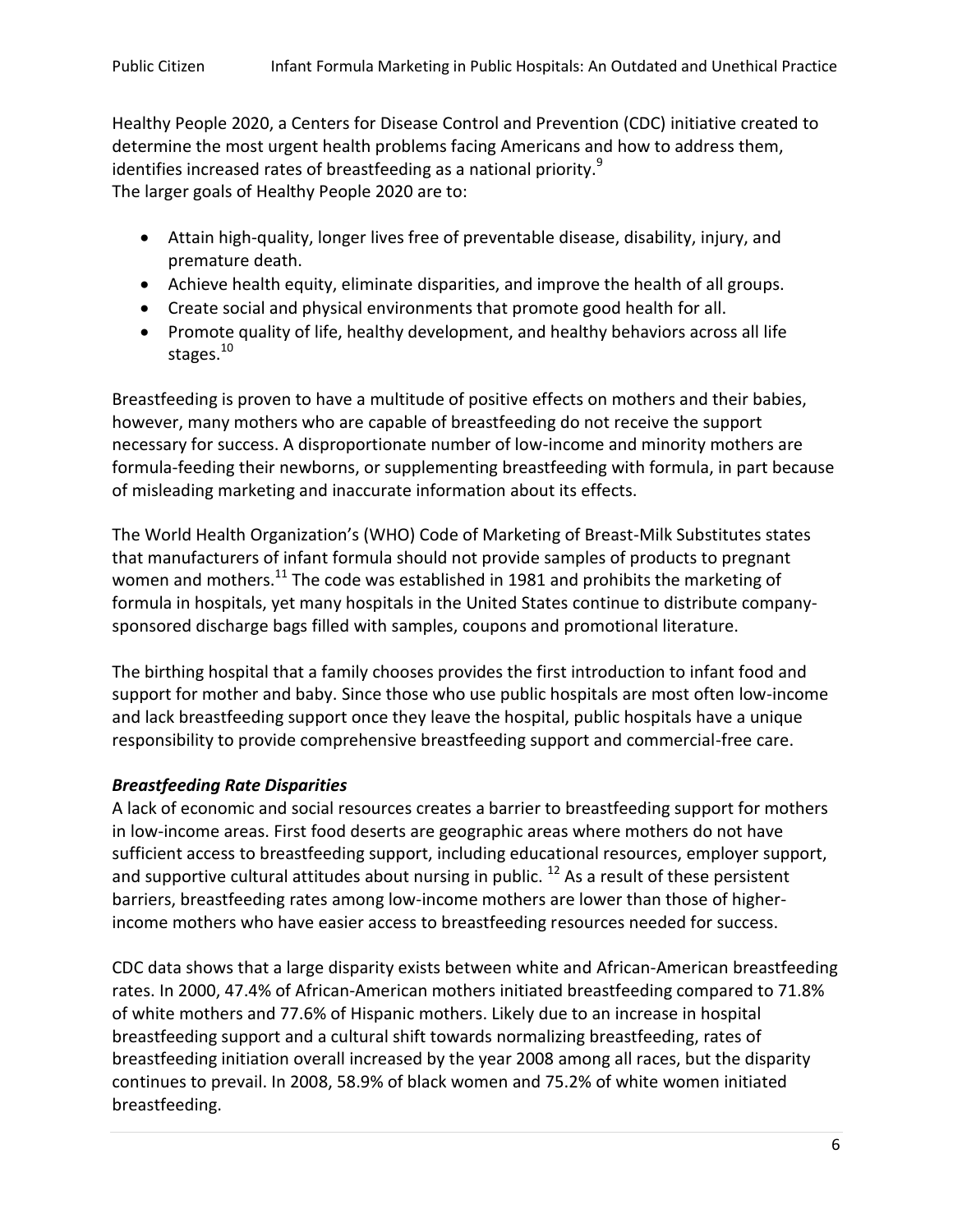Disparities in rates also prove to be dependent on socio-economic status. The CDC reported

that in 2006, higher-income women were breastfeeding at a rate of 74% while only 57% of low-income women were breastfeeding.  $^{13}$  In figure 3, PIR represents poverty income ratio. It is clear that among all races, those with high PIR breastfeed at significantly higher rates than those with low PIR.

New York City Department of Health and Mental Hygiene (NY DOHMH) reports that among mothers who gave



birth between 2009-2011 in New York City, 31% of those with a college education exclusively breastfed at eight weeks after the baby was born compared to 23% of mothers with less than a high school education, further supporting the notion that economic opportunity impacts a mother's chance of breastfeeding. <sup>14</sup>

# **Formula Marketing in Low-income Communities**

There is reason to believe that targeted marketing of infant formula toward low-income and minority mothers has played an important role in widening the gap in breastfeeding rates between the poor and the wealthy, and between women of different races. Although there has been an upward trend in breastfeeding overall in the last twenty years, rates among African-American women remain lower than those of white and Hispanic women.

Low-income women face unique challenges which formula marketers are able to exploit. As Kimberly Seals Allers, journalist and advocate for breastfeeding support in African American communities, explains, "When formula is advertised with perks, it creates the appearance that mothers who breastfeed are missing out on free items that their families need too. Free diapers, free wipes, free pizza for your dinner and maybe even a new TV. Under new WIC regulations, breastfeeding mothers, get more food items than formula feeding mothers, but when you drive down the street and store after store offer necessities as freebies for making your infant formula purchases at their store, the message is clear: Formula feeding pays off."<sup>15</sup>

"Women think they are simply choosing to breastfeed or formula-feed but there's little conversation about how cultural and economic forces shape the choices that we have. We often end up just responding to the marketing messages we receive or the cultural myths that travel through families and communities," says Seals Allers, who also directs the First Food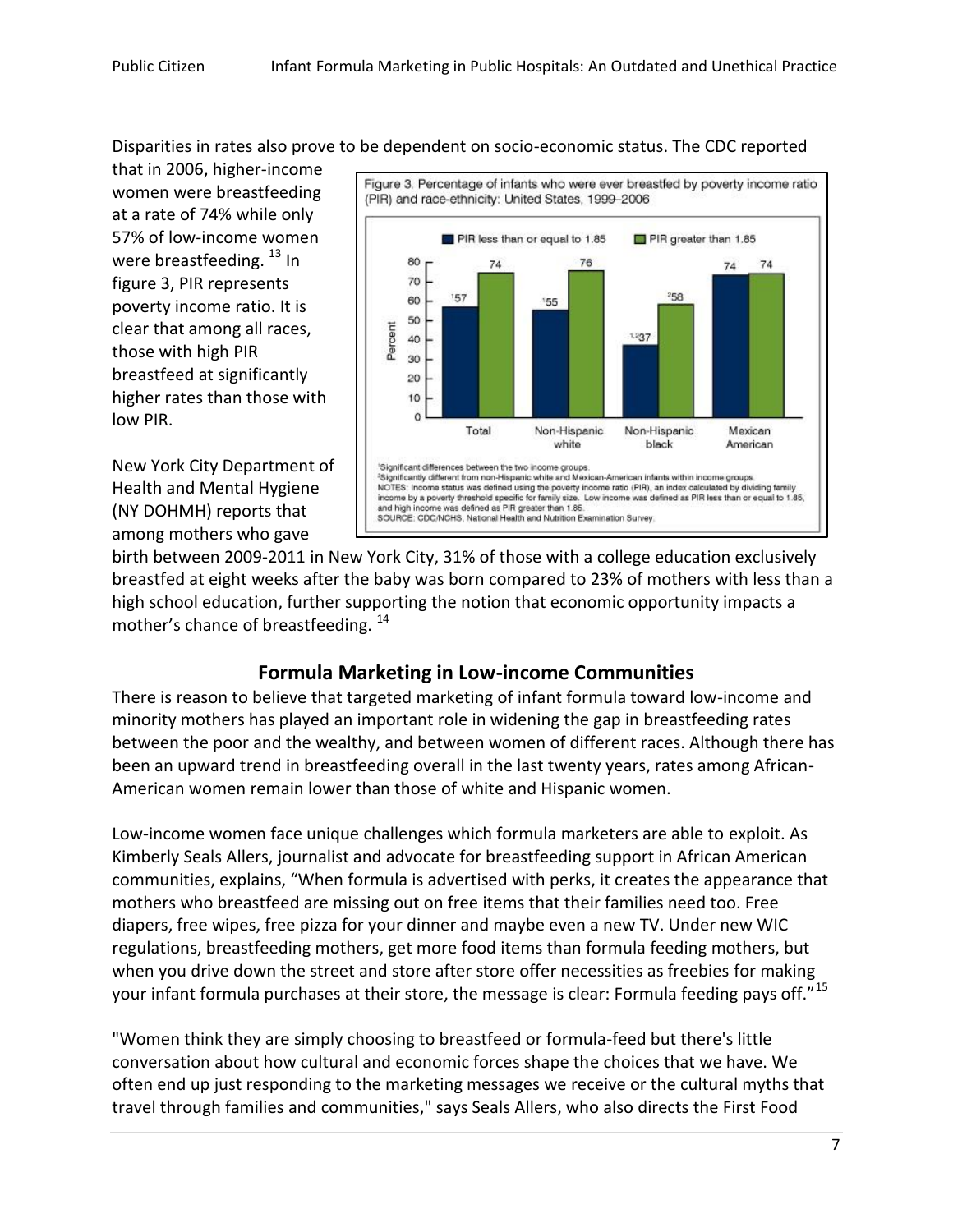Friendly Communities Initiative, a national accreditation program for breastfeeding supportive communities. 16

# *WIC and Cost*

The Special Supplemental Program for Women, Infants, and Children (WIC) has been cited as promoting the use of formula<sup>17</sup> and thus impacting the lower rates of breastfeeding among low-income populations. As the largest purchaser of formula in the country, WIC has a significant impact on the infant formula market and the long-term brand loyalty of WIC recipients once they are no longer receiving assistance.

WIC provides supplemental foods and infant formula to mothers in need of assistance at no cost. Formula companies contract with the program to provide large rebates at a low cost to taxpayers. <sup>18</sup> Each state awards a contract to the company that offers the lowest bid and in exchange receives exclusive rights as the only formula provider for WIC in that state. <sup>19</sup>

Formula companies experience spillover effects from holding a contract with WIC. Shelves in grocery stores are stocked with more of the brand supplied by WIC, which encourages non-WIC recipients to purchase that brand since it is predominately on display. In some cases, the non-WIC brands may be in low supply and difficult to find on a regular basis.  $^{20}$  Additionally, brand loyalty and a fear of switching formulas encourage parents to continue purchasing the WIC brand once they are no longer receiving the vouchers.

Breastfeeding rates among WIC recipients across the United States are lower than non-WIC recipients. In 2007, 67.5% of women receiving WIC reported having ever breastfed compared to the national average of 75%. Of the same sample, 33.7% of WIC recipients reported continuing breastfeeding into the sixth month compared to the national average of 43%.  $^{21}$ 

Further, New York Department of Health and Mental Hygiene data reveals that low-income mothers in New York City who receive WIC are less likely to breastfeed for at least six months than mothers who do not receive the supplemental assistance. In 2011, 38 out of 100 NYC WIC recipient mothers were exclusively breastfeeding for at least six months compared to 58 out of 100 mothers in NYC who did not receive WIC. <sup>22</sup>

WIC has recently taken steps to improve breastfeeding rates and reduce the use of formula among WIC recipients, offering larger food packages for breastfeeding mothers and peer counselling among other supportive services. <sup>23</sup> In 2007, WIC began offering three different food packages. Fully breastfeeding families receive the largest package with the most variety, partial breastfeeding families who supplement with formula receive a smaller and less varied food package with some formula, and fully formula-feeding families receive the smallest food package with formula. Offering larger food packages to families who breastfeed is meant to incentivize families to choose breastfeeding over formula feeding. <sup>24</sup> A 2012 study revealed that the WIC policy change in package offerings had no significant impact on rates of exclusive breastfeeding.<sup>25</sup>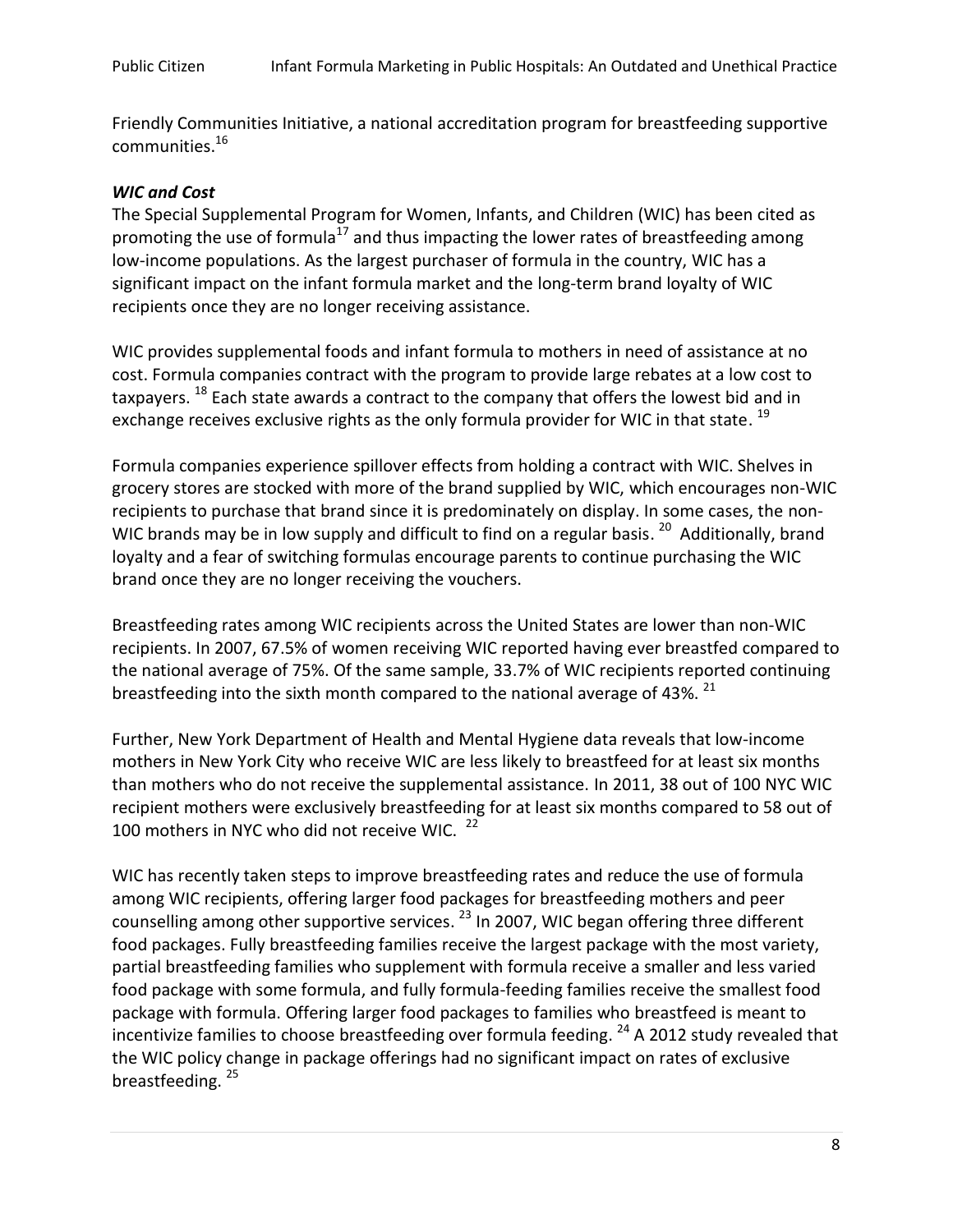Given that being on WIC is associated with lower breastfeeding rates, it is especially important that public hospitals be part of the solution and provide early breastfeeding support without influence from formula companies.

# **Efforts to Improve Breastfeeding Rates by Enforcing the WHO Code**

Regardless of the formula companies' marketing tactics, breastfeeding rates are improving and rates of formula feeding are decreasing overall.<sup>26</sup> According to the CDC, the percentage of U.S. infants who had ever been breastfed reached 77% in 2013 $^{27}$  compared to 72.6% in 2003.<sup>28</sup> Although there has been an upward trend in rates of breastfeeding overall in the last twenty years, rates among African-American women lag far behind those of white and Hispanic women.

According to the CDC, the disparity between African-American and white breastfeeding rates has decreased from 24 percent in 2000 to 16 percent in 2008.<sup>29</sup> The closing gap is a positive



step forward, but a large gap continues to exist. Economic and systemic barriers manifest into a lack of available resources, such as the elimination of breastfeeding programs in low-budget hospitals, a lack of reimbursement for outpatient breastfeeding support, inability to afford unpaid maternity leave, lack of clean and private lactation accommodations, and cultural challenges.<sup>30</sup>

Efforts to improve breastfeeding rates overall and particularly among low-income communities have ranged from cultural shifts to hospital policy changes, spurred in part by government and grassroots campaigns like the Baby-Friendly Hospital Initiative (BFHI), $^{31}$  Ban the Bags $^{32}$  and Public Citizen's Infant Formula Marketing Campaign.<sup>33</sup>

Among all hospitals both private and public, rates of distributing company-sponsored discharge packs have decreased sharply over the last decade. CDC's Maternity Practices in Infant Nutrition and Care survey (mPINC) determined that rates of distribution are consistently decreasing. The percentage of hospitals in the United States distributing discharge packs declined from 72.6% in 2007 to 65.8% in 2009 and from 54.5% in 2011 to 31.4% in 2013.<sup>34</sup>

Many public hospitals have begun or completed the Baby-Friendly hospital certification process, an initiative created in partnership by the WHO and United Nations Children Fund (UNICEF). Step 6 of the certification process requires hospitals to "give infants no food or drink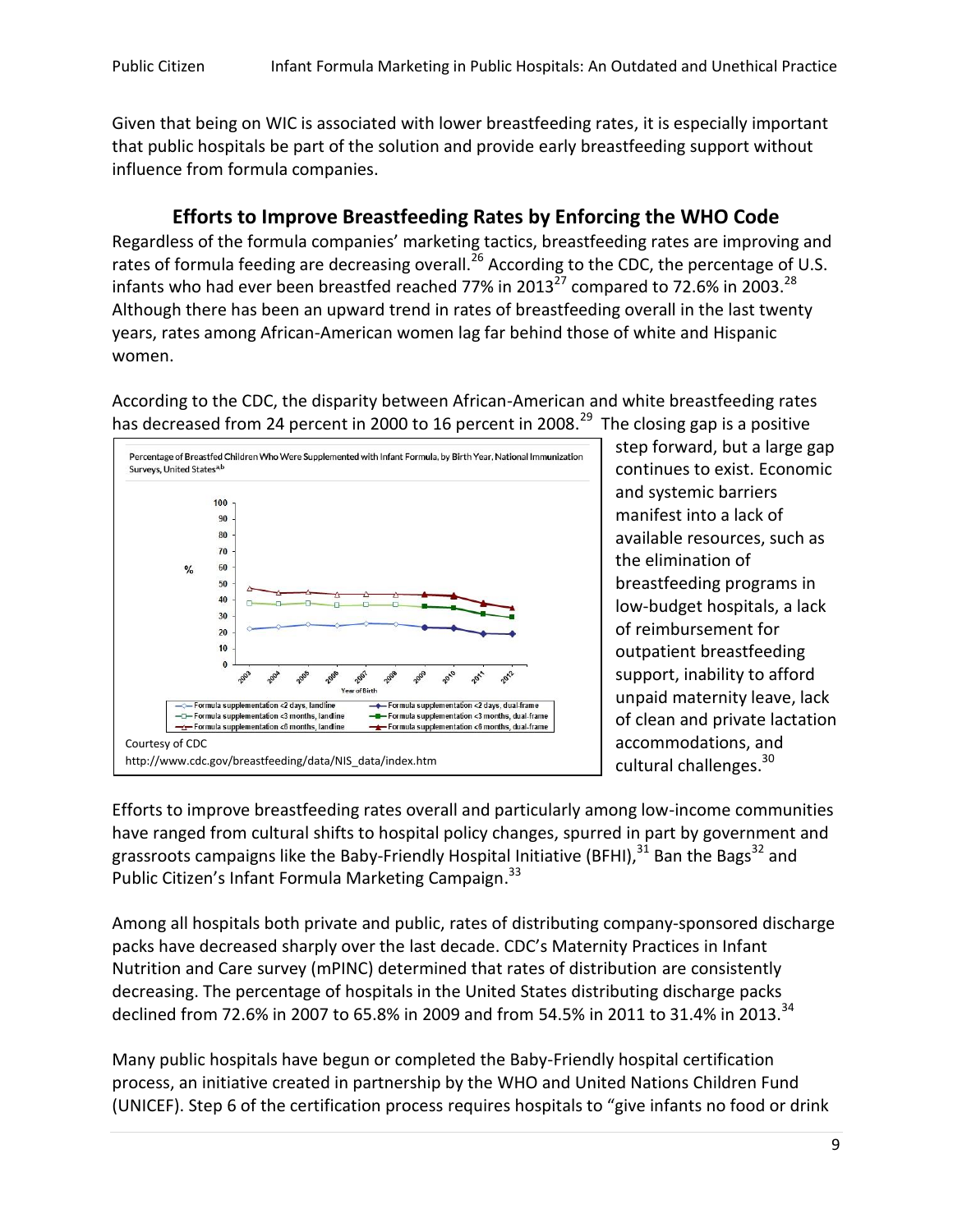other than breast-milk, unless medically indicated," a provision which prohibits the distribution of company-sponsored discharge bags and formula samples.

# **Case Studies**

The following case studies reflect the successful efforts of public hospitals and one government agency to raise breastfeeding rates and enforce the WHO Code by eliminating the distribution of company-sponsored infant formula samples from healthcare facilities.

## *Jackson Memorial Hospital*

The Women's Hospital at Jackson Memorial, a public hospital and a renowned teaching facility in Miami, Florida, is part of Jackson Health System, an integrated health care delivery system that includes six hospitals throughout Miami-Dade County. On average, about 6,500 babies annually are born at Jackson Health System facilities – the Women's Hospital at Jackson Memorial, Jackson North Medical Center and Jackson South Community Hospital. As a public hospital system, Jackson receives support from the community and maintains a special commitment to providing equal resources to all mothers at all times.

Jackson Health System began its journey towards Baby-Friendly designation in the spring of 2014. The first step was educating staff on the benefits of breastfeeding and Baby-Friendly standards as part of the "dissemination phase." Additionally, Jackson Health System replaced all company-sponsored discharge bags with breastfeeding education discharge bags that are offered to all new mothers. In an effort to promote exclusive breastfeeding and support their Baby-Friendly goal, Jackson decided to remove logos and coupons related to formula.

While Jackson Health System had consistently maintained fairly high breastfeeding initiation rate (women breastfeed in the hospital), exclusive breastfeeding rates have risen since they implemented these efforts. Support for Baby-Friendly and breastfeeding has been strong as Jackson Health System continues in the Journey to Designation.

# *New York City Department of Health and Mental Hygiene: Latch on NYC*

In May of 2012, New York City launched a campaign to encourage supportive breastfeeding and the elimination of infant formula marketing in both private and public hospitals. Hospitals were asked to voluntarily commit to adopting practices that support breastfeeding. Heavily endorsed by health care organizations, such as the New York State Department of Health, Academy of Pediatrics, and Academy of Family Physicians, Latch on NYC was successful in getting hospitals to sign on. 35

The commitment requires that hospitals:

 Enforce the New York State hospital regulation to not supplement breastfeeding infants with formula feeding unless medically indicated and documented on the infant's medical chart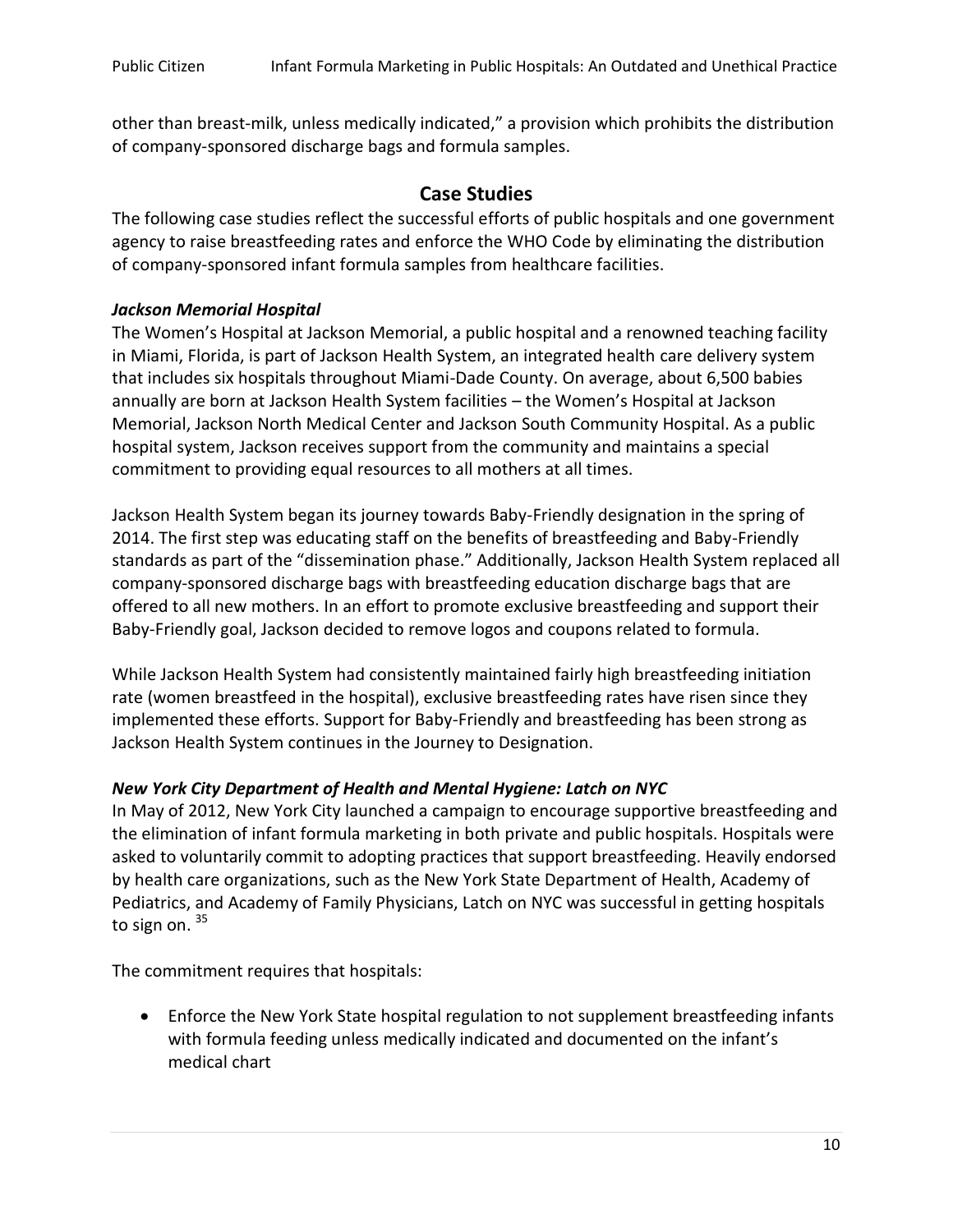- Restrict access to infant formula by hospital staff, tracking infant formula distribution and sharing data on formula distribution with the health department
- Discontinue the distribution of promotional or free infant formula
- Prohibit the display and distribution of infant formula promotional materials in any hospital  $location<sup>36</sup>$

During the campaign announcement at Harlem Hospital, Commissioner Thomas A. Farley explained that the distribution of infant formula marketing is harmful to new mothers and babies. "When babies receive supplementary formula in the hospital or mothers receive promotional baby formula on hospital discharge it can impede the establishment of an adequate milk supply and can undermine women's confidence in breastfeeding," he said. "With this initiative the New



Posters were placed in hospitals and subway stations to raise awareness of the benefits of breastfeeding. Photo Courtesy of Latch on NYC

York City health community is joining together to support mothers who choose to breastfeed." <sup>37</sup>As a result of New York City's aggressive efforts to improve breastfeeding support in hospitals, 91.1% of New York hospitals do not distribute discharge packs containing infant formula marketing materials according to 2013 CDC data.<sup>38</sup>

# *University of Alabama Birmingham Hospital<sup>39</sup>*

In order to improve rates of breastfeeding and better support new mothers, the University of Alabama Birmingham Hospital (UAB) made the decision to adopt the Ten Steps to Successful Breastfeeding and seek Baby-Friendly status. In 2012, UAB completely eliminated infant formula samples and discharge bags. The transition was not met with resistance from patients. Rather than distributing bags, UAB will be distributing a safe to sleep t-shirt for babies to promote their "back to sleep" campaign.

As a result of banning formula bags and adopting the Baby-Friendly steps, rates of exclusive breastfeeding went from 28% in 2011 to 76% in 2015. Sylvia Edwards, lactation consultant at UAB, said she does not believe that eliminating infant formula samples from public hospitals should be any more challenging than elimination from private hospitals. Since public hospitals are often one of the only resources for breastfeeding support and education among lowincome patients, it is imperative that they do not send messages of formula endorsement. Edwards believes that it takes a cultural shift and a commitment at the administrative level to help mothers be successful with breastfeeding. "New mothers already struggle with confidence," she said. "When hospitals don't comply with the WHO Code, they are undermining a mother's ability to breastfeed successfully."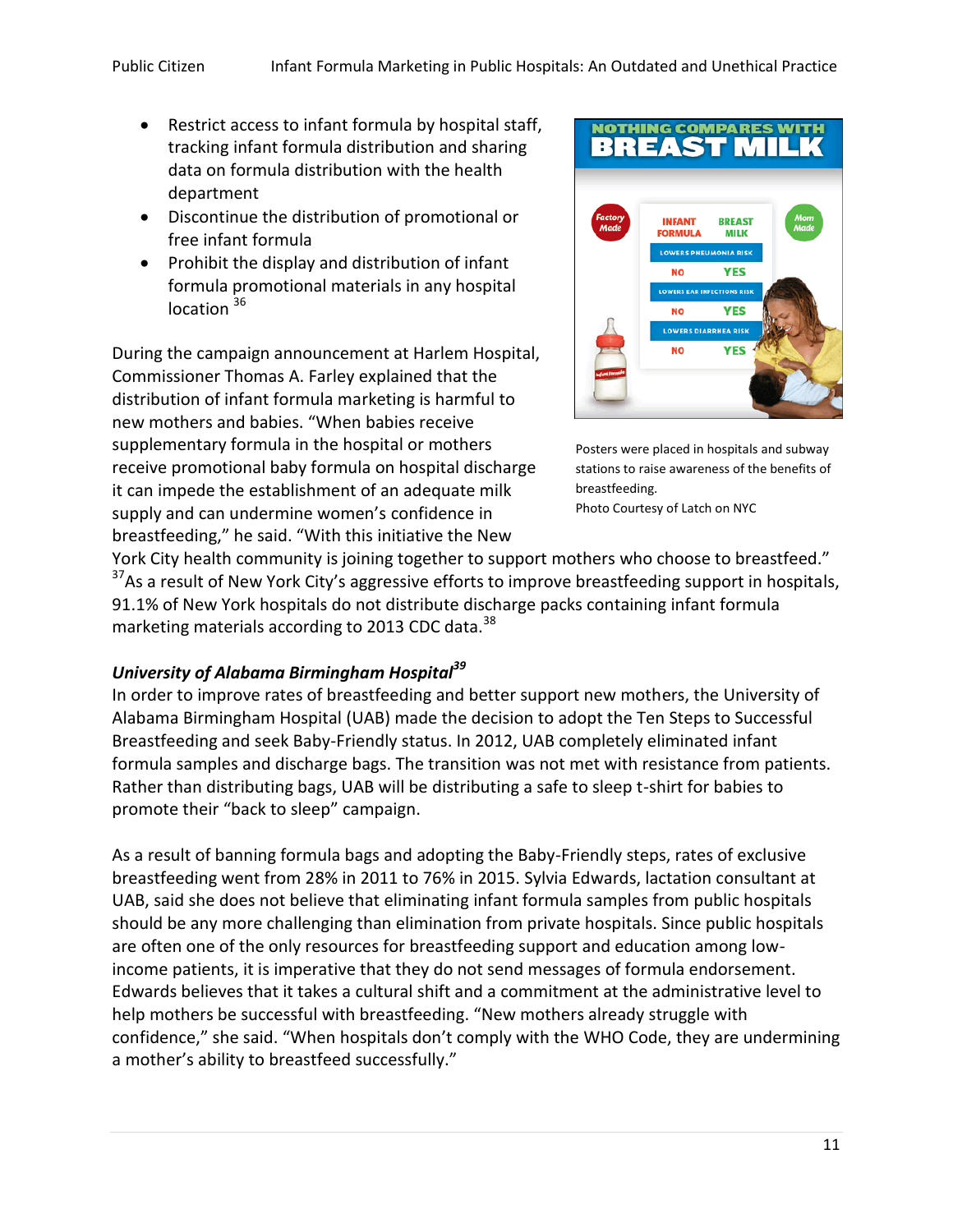Although only two hospitals in Alabama have officially been designated Baby-Friendly, 26 are on the journey to get there. A mentorship program connects representatives from the hospitals that have completed the journey with those who are seeking certification to exchange advice and support for making the transition.

## **Methodology**

To determine the extent to which public hospitals permit or prohibit infant formula marketing, we surveyed the largest public hospitals in the country.

This study primarily relies on data gathered through a survey conducted by Public Citizen in October of 2015. Part of the research was based on publicly available information from the Ban the Bags campaign website and the North Carolina Breastfeeding Coalition's Golden Bow Awards page.

Ban the Bags, an initiative originally started in July of 2006, maintains a public list of hospitals through the nation that have chosen to eliminate the distribution of company-sponsored infant formula discharge bags.<sup>40</sup> As of October 2015, 914 hospitals and birth centers have banned the bags. The status of 10 of the hospitals included in this study were informed by the Ban the Bags list.

North Carolina Breastfeeding Coalition administers Golden Bow Awards to hospitals that meet the following criteria:

1. No commercial infant formula gift bags are distributed. Note that removing formula from commercial bags before distribution does not suffice.

2. All gifts to maternity patients are free of infant formula advertising of all varieties (coupons, samples, infant feeding information published by a formula company, etc). 3. A 24-hour supply of infant formula is given at discharge ONLY if it is left over formula from the baby's cart and/or is medically indicated by the infant's health care provider.<sup>41</sup>

North Carolina Breastfeeding Coalition's public database of hospitals that have received the Golden Bow Award informed the status of four hospitals in our study.

Hospitals were chosen based on size. Most of those selected were generated from Beckers Hospital Review's list, "50 Largest Public Hospitals in America."<sup>42</sup> According to Beckers, "figures are based on CMS cost report data analyzed by American Hospital Directory. Data are for short term acute-care hospitals, critical access hospitals and children's hospitals. For the purposes of this list, AHD data were stratified to include the following "type of control" categories: governmental hospital district; governmental city; governmental city-county; governmental county; governmental federal; governmental other; and governmental state." <sup>43</sup> Two of the hospitals on this list do not have maternal or newborn services, leaving us with an initial sample size of 48 hospitals.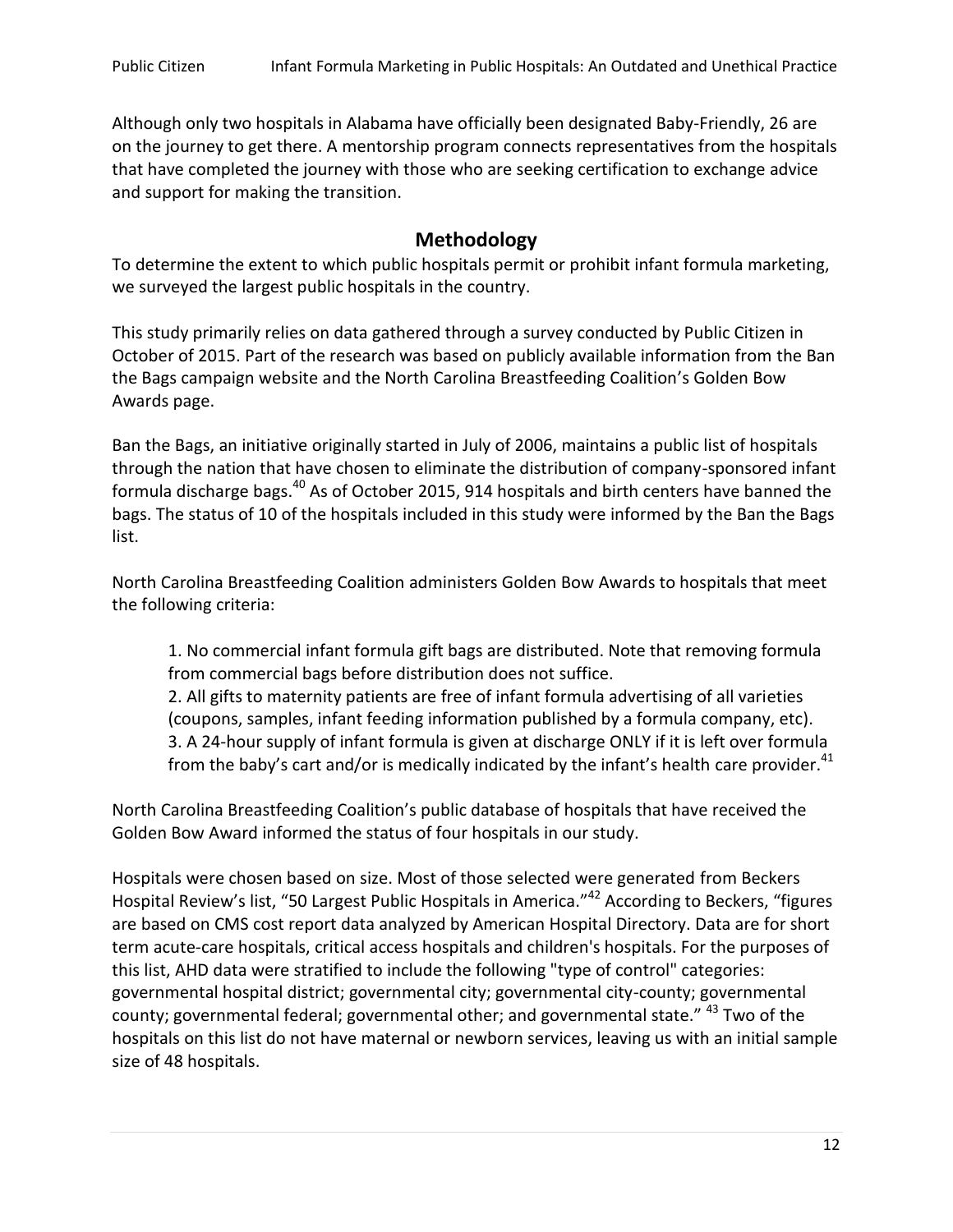In order to account for states not represented in the initial 48 largest public hospital list and to provide a higher level of confidence in our results, we surveyed 17 additional hospitals. These hospitals are the largest public hospitals with maternal services in the states that were not originally included in Becker's list. This list was obtained from the American Hospital Association's Free Hospital Look-Up service. <sup>44</sup>

Of the 65 hospitals that Public Citizen surveyed, three were non responsive and are not included in our analysis, leaving us with a total of 62 hospitals.

The survey was administered via phone and email with hospital representatives from departments of lactation services, labor and delivery, postpartum, gynecology and obstetrics, and/or mother education departments. At least five attempts were made to collect a response from each hospital. The survey respondents included RN lactation consultants, nurse managers, patient care managers and other personnel with direct knowledge of the hospitals' maternity unit policies and practices.

## **Results**

An overwhelming majority (59 of 62) of the public hospitals that we surveyed do not distribute company-sponsored infant formula bags or formula marketing of any kind. Two hospitals distribute bags and other promotional materials. Representatives from both of the hospitals that distribute bags said that they have plans to end the distribution of bags and are in process of going Baby-Friendly. One hospital that we surveyed does not distribute formula sample bags, but does distribute coupons.

Some hospital representatives who we spoke with over the phone proudly declared that they were either certified Baby-Friendly or working their way towards being Baby-Friendly. The general attitude from representatives was a sense of pride associated with banning companysponsored infant formula discharge bags.

# **Conclusion**

Public hospitals have a unique responsibility to encourage breastfeeding and provide objective care free of corporate influence. Low-income women often lack breastfeeding support resources once they leave the hospital and return home due to cultural barriers and a lack of resources. Public hospitals can act as a source of education and breastfeeding support when first food deserts are an obstacle for many low-income women.

Our survey demonstrates that public hospitals are adopting practices which better support new mothers and their infants. In the "Top Hospitals' Formula for Success: No Marketing of Infant Formula" report that Public Citizen released in October of 2013, we concluded that 82 percent of U.S. News' Honor Roll best hospitals had eliminated company-sponsored infant formula discharge bags. Public hospitals are keeping up with the trend among top hospitals in sending the message that hospitals should only market health, not generate profits for formula makers.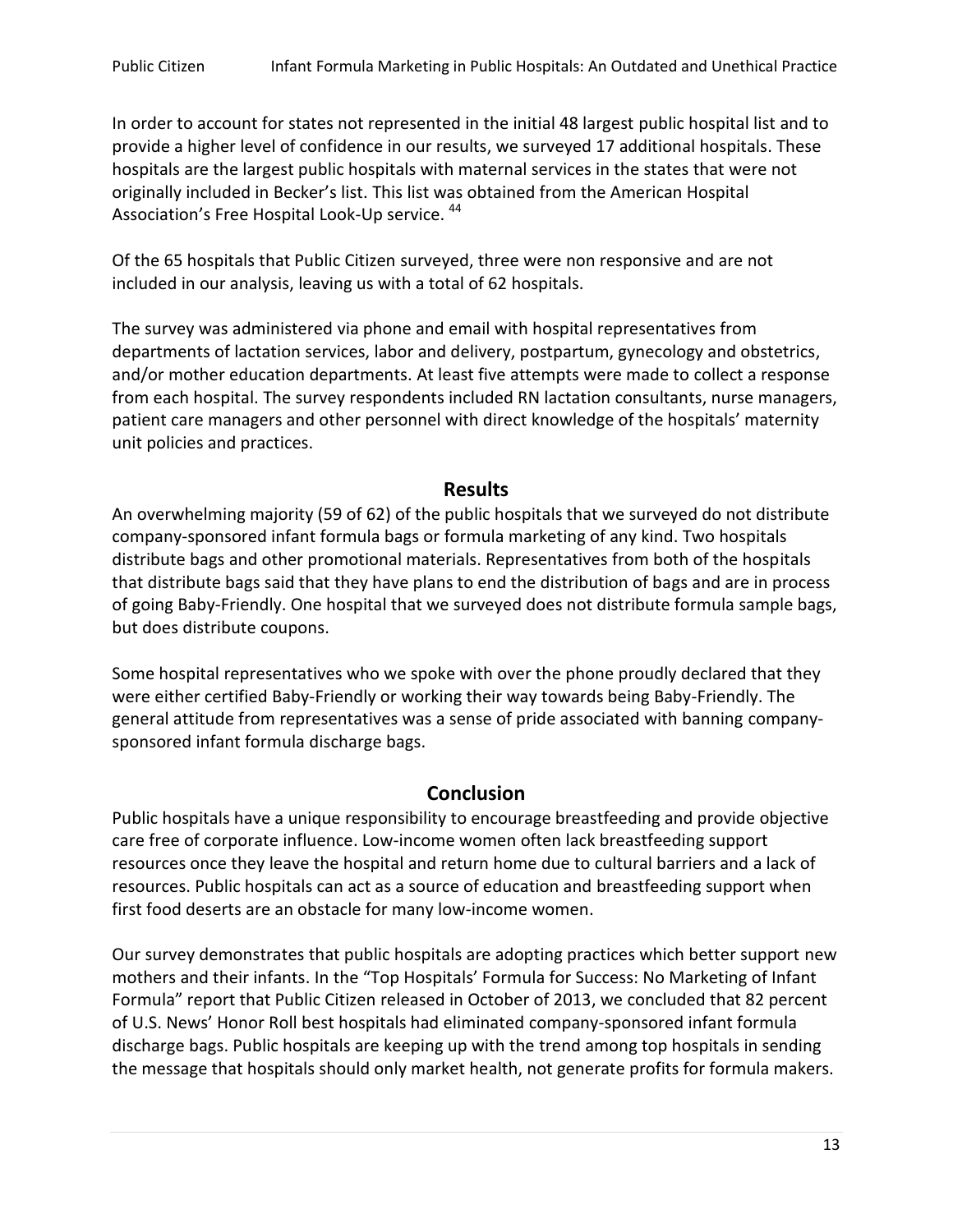The trend towards infant formula marketing elimination and the adoption of the Baby-Friendly initiative in public hospitals is a step in the right direction towards supporting all mothers in breastfeeding and closing the gap of breastfeeding rates among white and African-American mothers. Efforts to encourage hospitals to eliminate formula marketing through letter writing, state-wide campaigns, petition delivery and public pressure have resulted in significantly decreased rates of formula sample bag distribution.

Hospitals that still distribute company-sponsored infant formula sample bags are behind in the medical field and are putting infants and families at risk. We recommend that all hospitals follow this trend and provide health care free of corporate influence.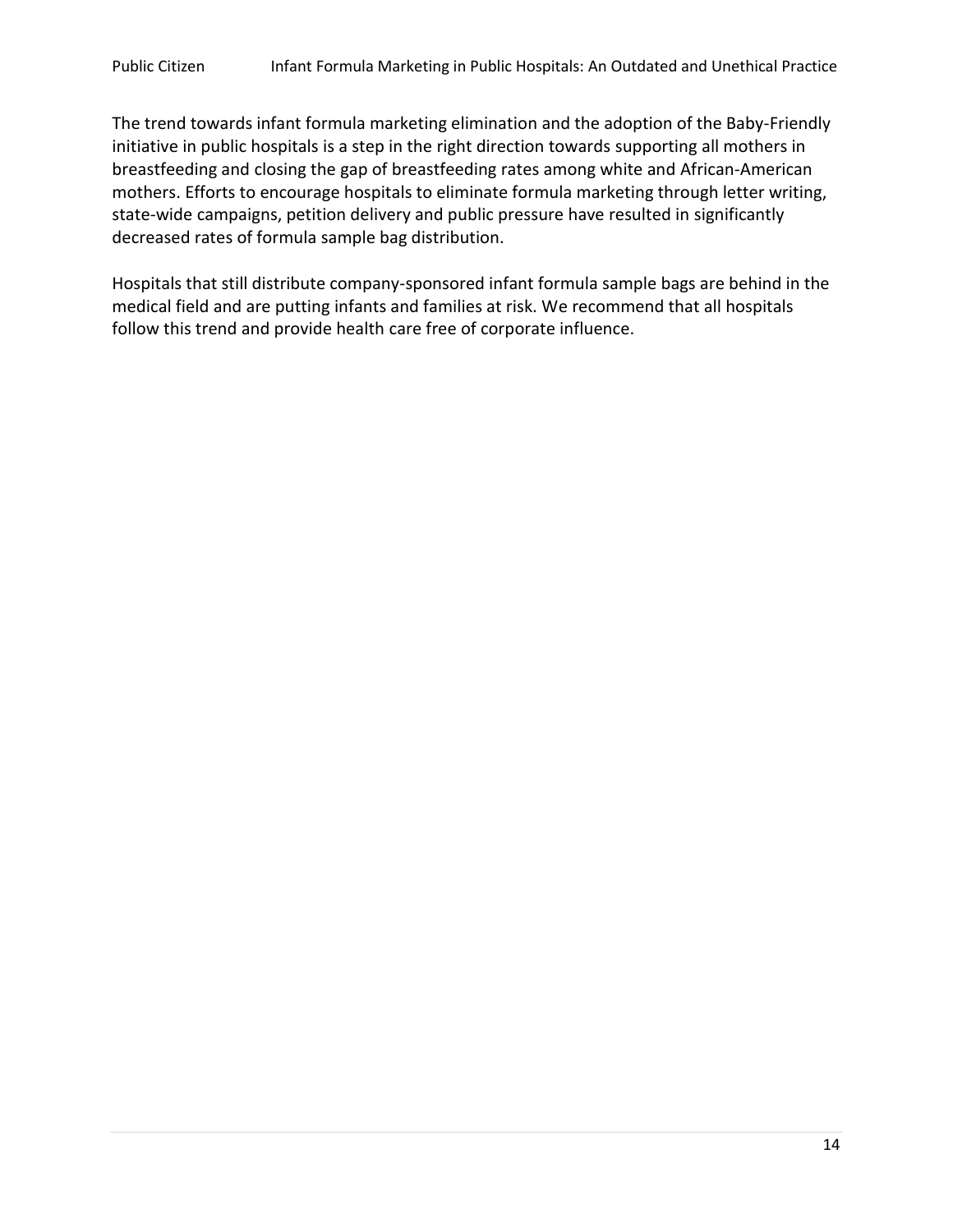#### **APPENDIX A Public Citizen Survey on Infant Formula and Breastfeeding Information and Materials in Hospitals**

1. Name and Address of Hospital:

2. Name, Title and Email of Contact Person Responding to Survey:

3. Does your hospital maintain an official policy on distributing infant formula companyprovided discharge packs or other formula materials to new mothers?

Yes Mo

4. Does the hospital distribute any of the following items to patients free of charge? (select all that apply)

- •Infant formula samples
- •Nipples, bottles, coupons or other formula-related materials
- •Discharge packs/bags with formula names or logos of displayed
- •Breast pumps
- •Other informational/promotional materials related to infant formula and/or breastfeeding (specify):

5. Comments or additional information: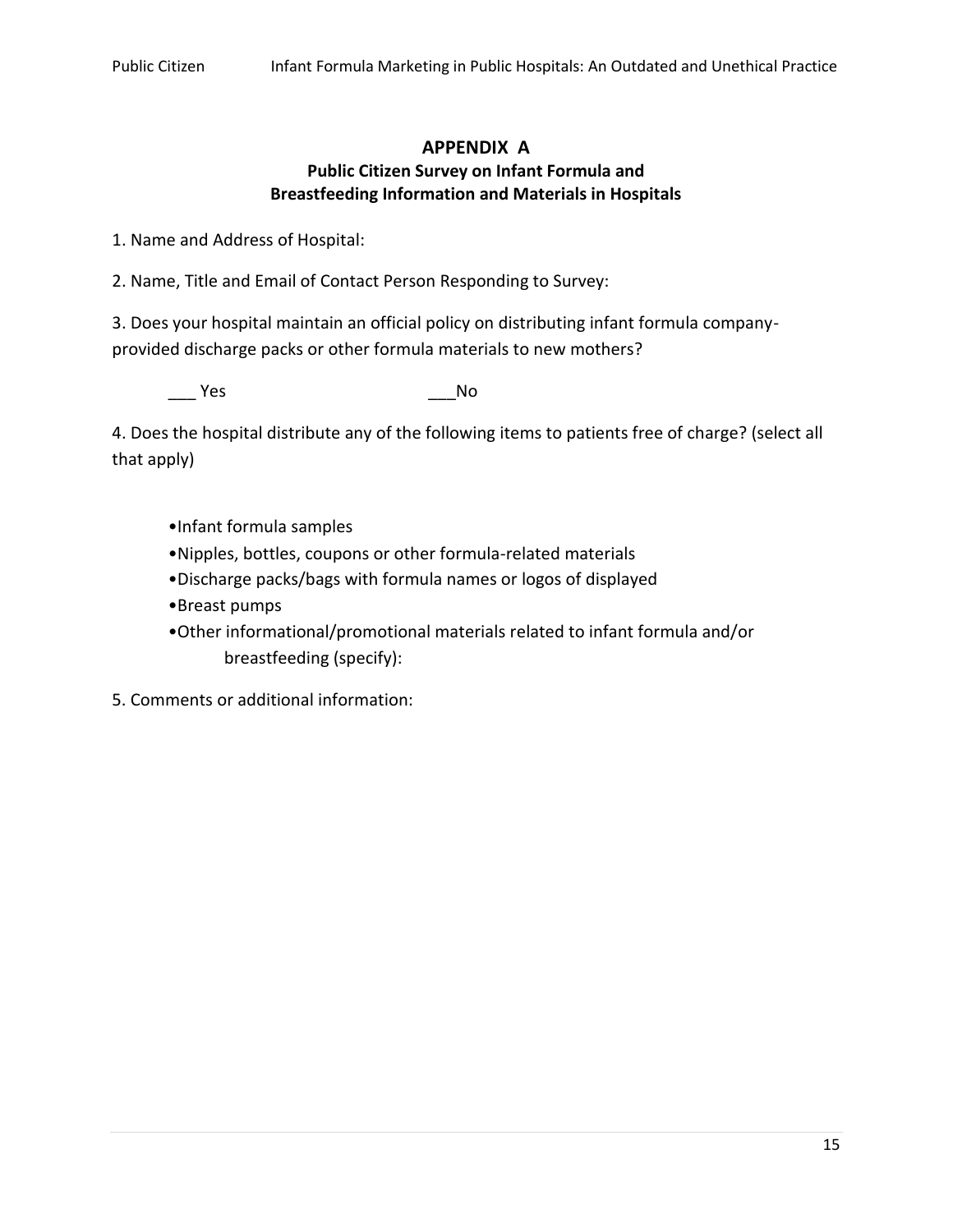## **APPENIX B Distribution of Formula Company-Sponsored Discharge Bags/Materials Survey Results**

| <b>Hospital</b>       | <b>State</b> | <b>Source</b>         | <b>Practice/Policy</b> |
|-----------------------|--------------|-----------------------|------------------------|
| <b>UAB Hospital</b>   | <b>AL</b>    | <b>Public Citizen</b> | No commercial          |
| Birmingham            |              |                       | bags/materials         |
| Hunstville            | <b>AL</b>    | <b>Public Citizen</b> | No commercial          |
| Hospital              |              |                       | bags/materials         |
| <b>UAMS Medical</b>   | <b>AR</b>    |                       | Non-responsive         |
| Center                |              |                       |                        |
| Maricopa              | <b>AZ</b>    | <b>Public Citizen</b> | No commercial          |
| Integrated            |              |                       | bags/materials         |
| <b>Health System</b>  |              |                       |                        |
| <b>DCH Regional</b>   | CA           | Ban the Bags          | No commercial          |
| Medical               |              |                       | bags/materials         |
| Center                |              |                       |                        |
| University of         | CA           | <b>Ban the Bags</b>   | No commercial          |
| Southern              |              |                       | bags/materials         |
| California            |              |                       |                        |
| Medical               |              |                       |                        |
| Center                |              |                       |                        |
| University of         | CA           | <b>Public Citizen</b> | No commercial          |
| California San        |              |                       | bags/materials         |
| Francisco             |              |                       |                        |
| Medical               |              |                       |                        |
| Center                |              |                       |                        |
| University of         | CA           | Ban the Bags          | No commercial          |
| California San        |              |                       | bags/materials         |
| Diego Medical         |              |                       |                        |
| Center                |              |                       |                        |
| Kaweah Delta          | CA           | <b>Public Citizen</b> | No commercial          |
| Hospital              |              |                       | bags/materials         |
| University of         | CA           | <b>Public Citizen</b> | No commercial          |
| California            |              |                       | bags/materials         |
| <b>Davis Medical</b>  |              |                       |                        |
| Center                |              |                       |                        |
| (Sacramento)          |              |                       |                        |
| Santa Clara           | CA           | Ban the Bags          | No commercial          |
| <b>Valley Medical</b> |              |                       | bags/materials         |
| Center (San           |              |                       |                        |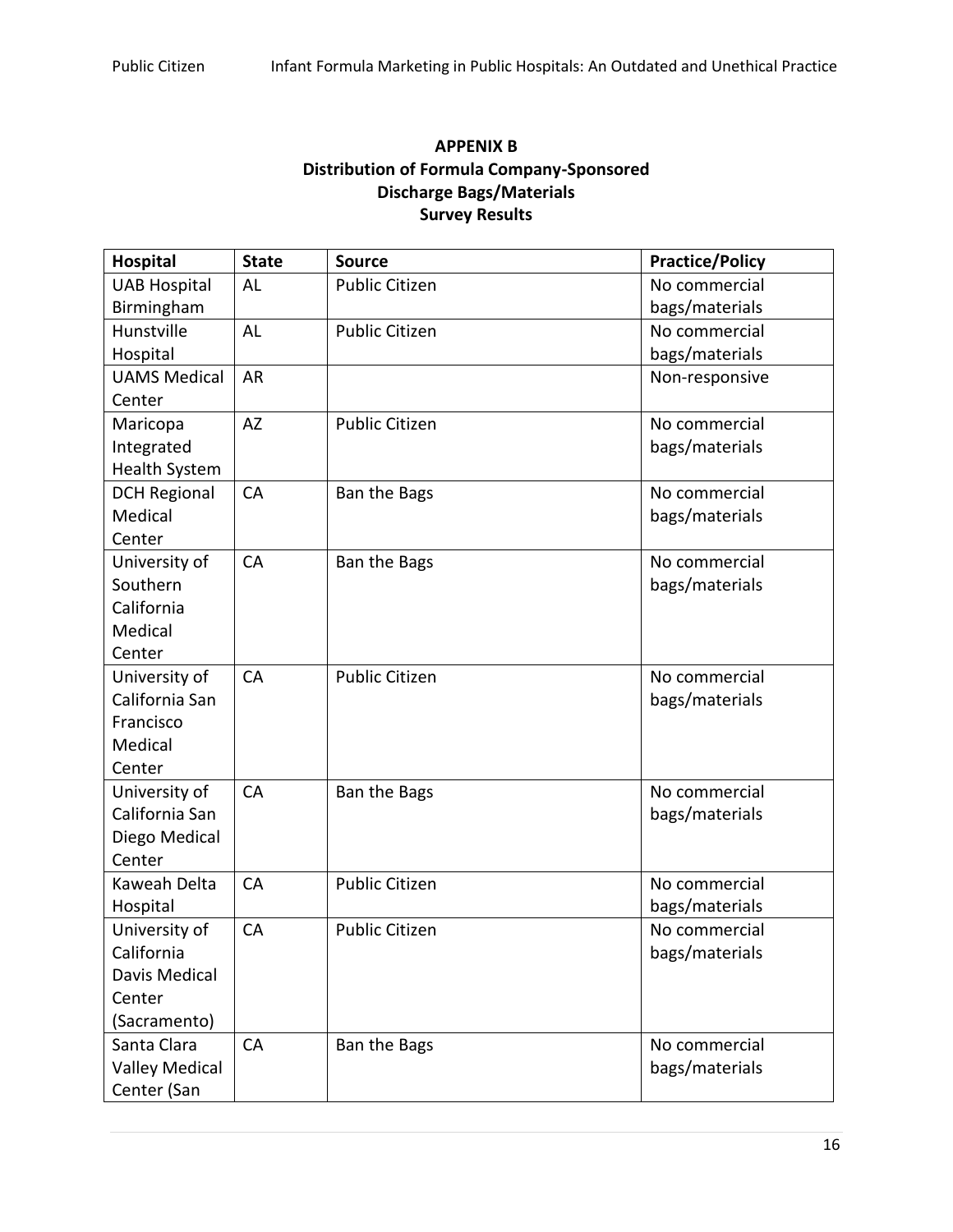| Jose)                 |           |                       |                       |
|-----------------------|-----------|-----------------------|-----------------------|
| Santa Clara           | <b>CA</b> | Ban the Bags          | No commercial         |
| <b>Valley Medical</b> |           |                       | bags/materials        |
| Center (San           |           |                       |                       |
| Jose)                 |           |                       |                       |
| Sharp                 | CA        | <b>Public Citizen</b> | No commercial         |
| Grossmont             |           |                       | bags/materials        |
| Hospital (La          |           |                       |                       |
| Mesa)                 |           |                       |                       |
| Memorial              | CO        | Ban the Bags          | No commercial         |
| Hospital              |           |                       | bags/materials        |
| Central               |           |                       |                       |
| Memorial              | FL        | <b>Public Citizen</b> | No commercial         |
| Regional              |           |                       | bags/materials        |
| Hospital              |           |                       |                       |
| (Hollywood)           |           |                       |                       |
| Jackson               | <b>FL</b> | <b>Public Citizen</b> | No commercial         |
| Memorial              |           |                       | bags/materials        |
| Hospital              |           |                       |                       |
| Lee Memorial          | <b>FL</b> | <b>Public Citizen</b> | No commercial         |
| Hospital              |           |                       | bags/materials        |
| <b>Broward</b>        | <b>FL</b> | <b>Public Citizen</b> | No commercial         |
| General               |           |                       | bags/materials        |
| Medical               |           |                       |                       |
| Center                |           |                       |                       |
| Sarasota              | <b>FL</b> | <b>Public Citizen</b> | No commercial         |
| Memorial              |           |                       | bags/materials        |
| Hospital              |           |                       |                       |
| Medical               | <b>FL</b> | <b>Public Citizen</b> | Distributes bags with |
| Center of             |           |                       | samples to formula    |
| Daytona               |           |                       | feeding mothers and   |
| Beach                 |           |                       | bags without samples  |
|                       |           |                       | to breastfeeding      |
|                       |           |                       | mothers. Has plans to |
|                       |           |                       | end all distribution  |
|                       |           |                       | and is in process of  |
|                       |           |                       | becoming Baby-        |
|                       |           |                       | Friendly.             |
| Grady                 | GA        | <b>Public Citizen</b> | No commercial         |
| Memorial              |           |                       | bags/materials        |
| Hospital              |           |                       |                       |
| Navicent              | GA        | <b>Public Citizen</b> | No commercial         |
| Health                |           |                       | bags/materials        |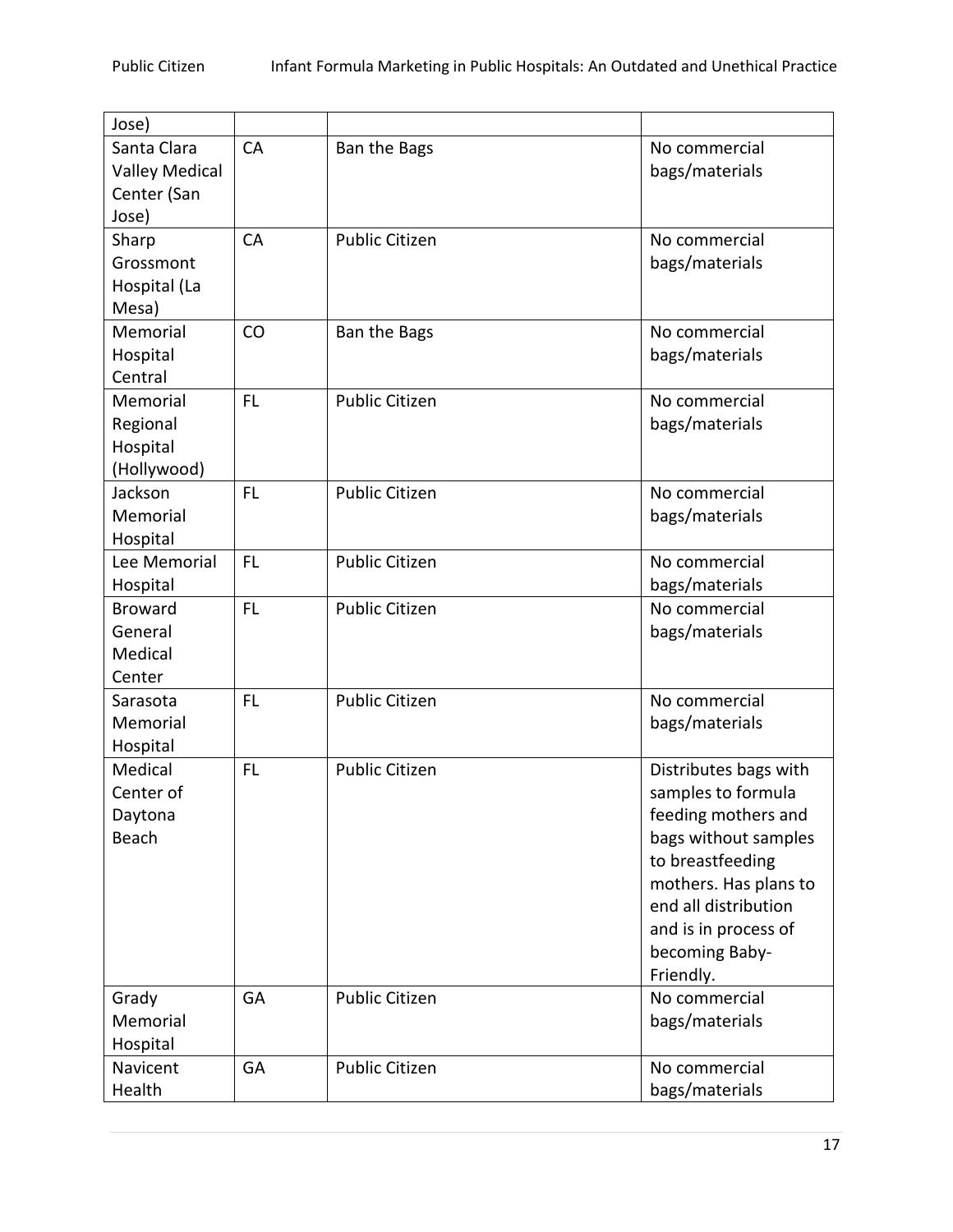| WellStar              | <b>GA</b> | <b>Public Citizen</b> | No commercial  |
|-----------------------|-----------|-----------------------|----------------|
| Kennestone            |           |                       | bags/materials |
| Hospital              |           |                       |                |
| Gwinnett              | GA        | <b>Public Citizen</b> | No commercial  |
| Medical               |           |                       | bags/materials |
| Center                |           |                       |                |
| <b>Hilo Medical</b>   | HI        | <b>Public Citizen</b> | No commercial  |
| Center                |           |                       | bags/materials |
| University of         | IA        | <b>Public Citizen</b> | No commercial  |
| Iowa Hospitals        |           |                       | bags/materials |
| and Clinics           |           |                       |                |
| Kootenai              | ID        | <b>Public Citizen</b> | No commercial  |
|                       |           |                       |                |
| Health                |           |                       | bags/materials |
| University of         | IL        | <b>Public Citizen</b> | No commercial  |
| <b>Illinois</b>       |           |                       | bags/materials |
| Hospital              |           |                       |                |
| Eskenazi              | IN        | <b>Public Citizen</b> | No commercial  |
| Health                |           |                       | bags/materials |
| University of         | KS        | <b>Public Citizen</b> | No commercial  |
| Kansas                |           |                       | bags/materials |
| Hospital              |           |                       |                |
| University of         | <b>KY</b> | <b>Public Citizen</b> | No commercial  |
| Kentucky              |           |                       | bags/materials |
| Albert B.             |           |                       |                |
| Chandler              |           |                       |                |
| Hospital              |           |                       |                |
| University            | LA        | <b>Public Citizen</b> | No commercial  |
| Health                |           |                       | bags/materials |
| Shreveport            |           |                       |                |
| Cambridge             | MA        | <b>Public Citizen</b> | No commercial  |
| Health                |           |                       |                |
| Alliance              |           |                       | bags/materials |
|                       |           |                       |                |
| University of         | MI        | Ban the Bags          | No commercial  |
| Michigan              |           |                       | bags/materials |
| Hospitals and         |           |                       |                |
| <b>Health Centers</b> |           |                       |                |
| Hennepin              | <b>MN</b> | <b>Public Citizen</b> | No commercial  |
| County                |           |                       | bags/materials |
| Medical               |           |                       |                |
| Center                |           |                       |                |
| University of         | <b>MO</b> | <b>Public Citizen</b> | No commercial  |
| Missouri              |           |                       | bags/materials |
| Hospital and          |           |                       |                |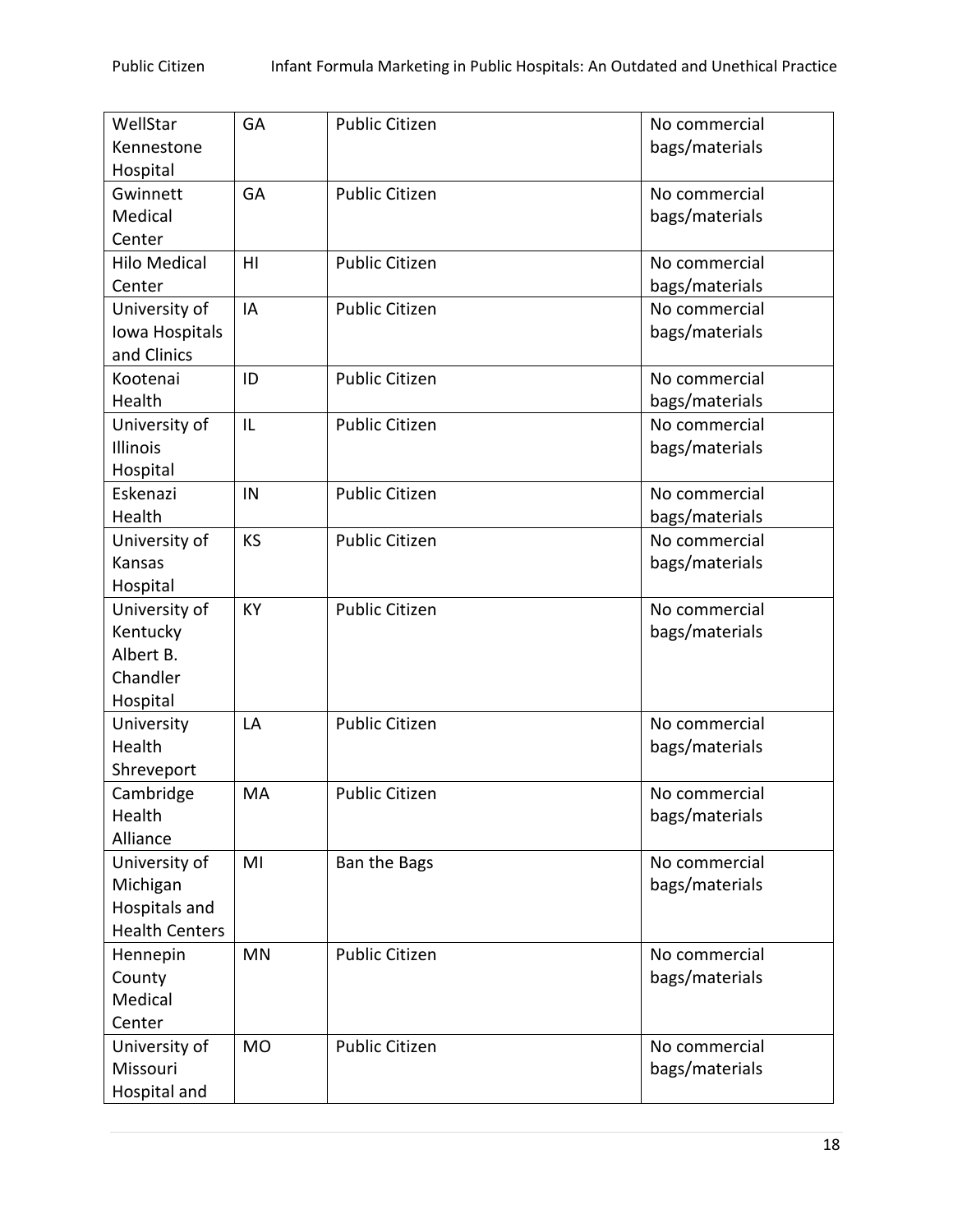| Clinics               |           |                       |                |
|-----------------------|-----------|-----------------------|----------------|
| University of         | <b>MS</b> | Ban the Bags          | No commercial  |
| Mississippi           |           |                       | bags/materials |
| Medical               |           |                       |                |
| Center                |           |                       |                |
| Carolinas             | <b>NC</b> | NC Golden Bow Award   | No commercial  |
| Medical               |           |                       | bags/materials |
| Center                |           |                       |                |
| University of         | <b>NC</b> | NC Golden Bow Award   | No commercial  |
| North Carolina        |           |                       | bags/materials |
| Hospitals             |           |                       |                |
| New Hanover           | <b>NC</b> | NC Golden Bow Award   | No commercial  |
| Regional              |           |                       | bags/materials |
| Medical               |           |                       |                |
| Center                |           |                       |                |
| Cape Fear             | <b>NC</b> | NC Golden Bow Award   | No commercial  |
| <b>Valley Medical</b> |           |                       | bags/materials |
| Center                |           |                       |                |
| University            | <b>NJ</b> | <b>Public Citizen</b> | No commercial  |
| Hospital              |           |                       | bags/materials |
| University of         | <b>NM</b> | Ban the Bags          | No commercial  |
| <b>New Mexico</b>     |           |                       | bags/materials |
| Hospital              |           |                       |                |
| <b>Bellevue</b>       | <b>NY</b> | Ban the Bags          | No commercial  |
| Hospital              |           |                       | bags/materials |
| Center                |           |                       |                |
| Upstate               | <b>NY</b> | <b>Public Citizen</b> | No commercial  |
| University            |           |                       | bags/materials |
| Hospital              |           |                       |                |
| University            | <b>NY</b> | <b>Public Citizen</b> | No commercial  |
| Hospital of           |           |                       | bags/materials |
| Brooklyn              |           |                       |                |
| Westchester           | <b>NY</b> | <b>Public Citizen</b> | No commercial  |
| Medical               |           |                       | bags/materials |
| Center                |           |                       |                |
| <b>Kings County</b>   | <b>NY</b> | Ban the Bags          | No commercial  |
| Hospital              |           |                       | bags/materials |
| Center                |           |                       |                |
| <b>Stony Brook</b>    | <b>NY</b> | Ban the Bags          | No commercial  |
| University            |           |                       | bags/materials |
| Medical               |           |                       |                |
| Center                |           |                       |                |
| Elmhurst              | <b>NY</b> | Ban the Bags          | No commercial  |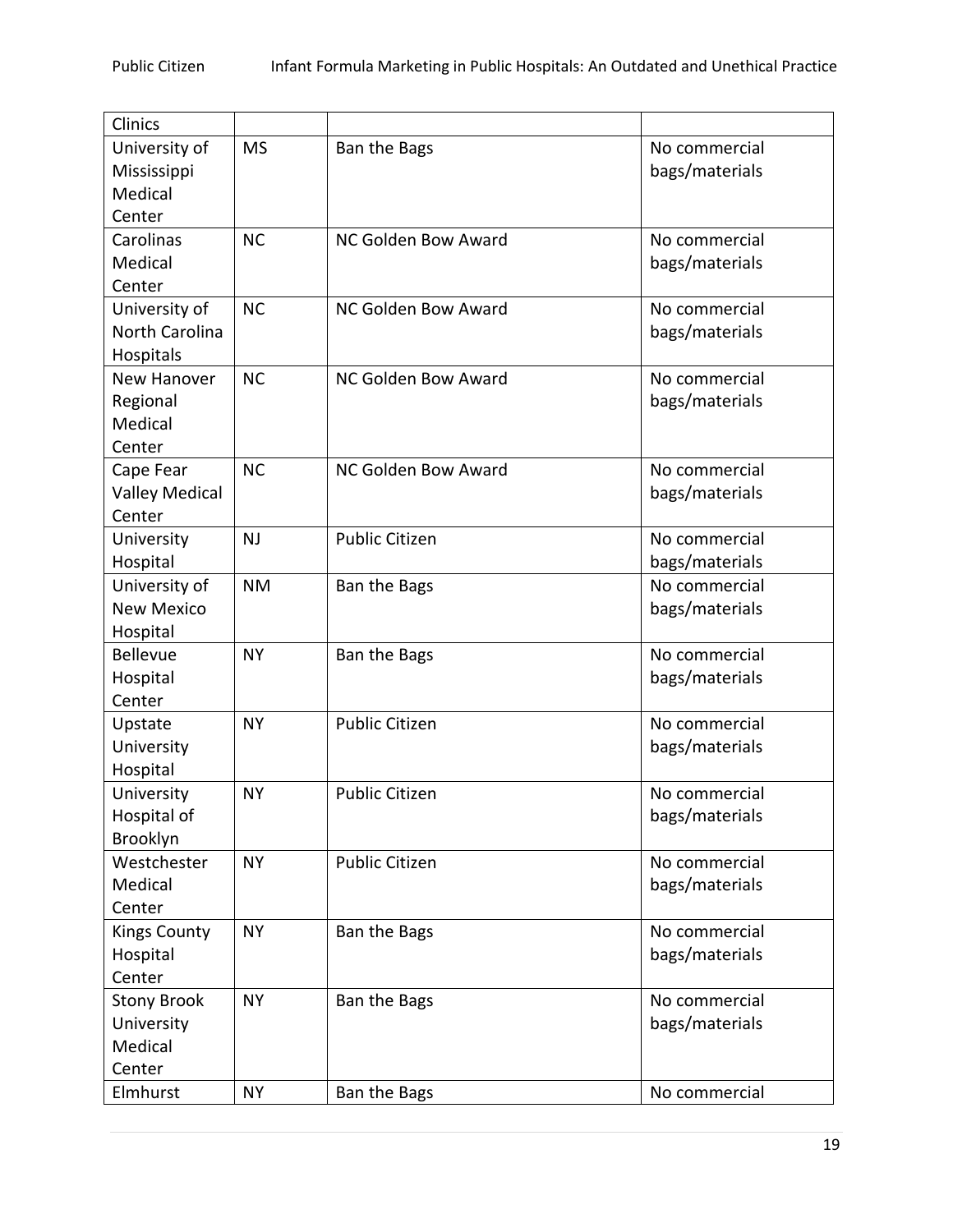| Hospital             |           |                                       | bags/materials          |
|----------------------|-----------|---------------------------------------|-------------------------|
| Center               |           |                                       |                         |
| Nassau               | <b>NY</b> | <b>Public Citizen</b>                 | No commercial           |
| University           |           |                                       | bags/materials          |
| Medical              |           |                                       |                         |
| Center               |           |                                       |                         |
| Ohio State           | OH        | <b>Public Citizen</b>                 | No commercial           |
| University           |           |                                       | bags/materials          |
| Wexner               |           |                                       |                         |
| Medical              |           |                                       |                         |
| Center               |           |                                       |                         |
| MetroHealth          | OH        | <b>Public Citizen</b>                 | No commercial           |
| Medical              |           |                                       | bags/materials          |
| Center               |           |                                       |                         |
| Norman               | OK        | <b>Public Citizen</b>                 | No commercial           |
| Regional             |           |                                       | bags/materials          |
| <b>Health System</b> |           |                                       |                         |
| <b>OHSU Hospital</b> | <b>OR</b> |                                       | No Response             |
| Greenville           | <b>SC</b> | <b>Baby Friendly USA</b>              | No commercial           |
| Memorial             |           |                                       | bags/materials          |
| Hospital             |           |                                       |                         |
| Jackson-             | <b>TN</b> | <b>Public Citizen</b>                 | Distributes bags and    |
| Madison              |           |                                       | materials with plans to |
| County               |           |                                       | stop and become         |
| General              |           |                                       | Baby-Friendly.          |
| Hospital             |           |                                       |                         |
| Erlanger             | <b>TN</b> | https://www.babyfriendlyusa.org/find- | No commercial           |
| <b>Baroness</b>      |           | facilities                            | bags/materials          |
| Memorial             | <b>TX</b> | Ban the Bags                          | No commercial           |
| Hermann              |           |                                       | bags/materials          |
| Southwest            |           |                                       |                         |
| Hospital             |           |                                       |                         |
| <b>Ben Taub</b>      | <b>TX</b> | <b>Public Citizen</b>                 | No commercial           |
| General              |           |                                       | bags/materials          |
| Hospital             |           |                                       |                         |
| Parkland             | <b>TX</b> | Ban the Bags                          | No commercial           |
| Hospital             |           |                                       | bags/materials          |
| John Peter           | <b>TX</b> | <b>Public Citizen</b>                 | No commercial           |
| Smith Hospital       |           |                                       | bags/materials          |
| University of        | UT        |                                       | No Response             |
| Utah Health          |           |                                       |                         |
| Care Hospital        |           |                                       |                         |
| and Clinic           |           |                                       |                         |
|                      |           |                                       |                         |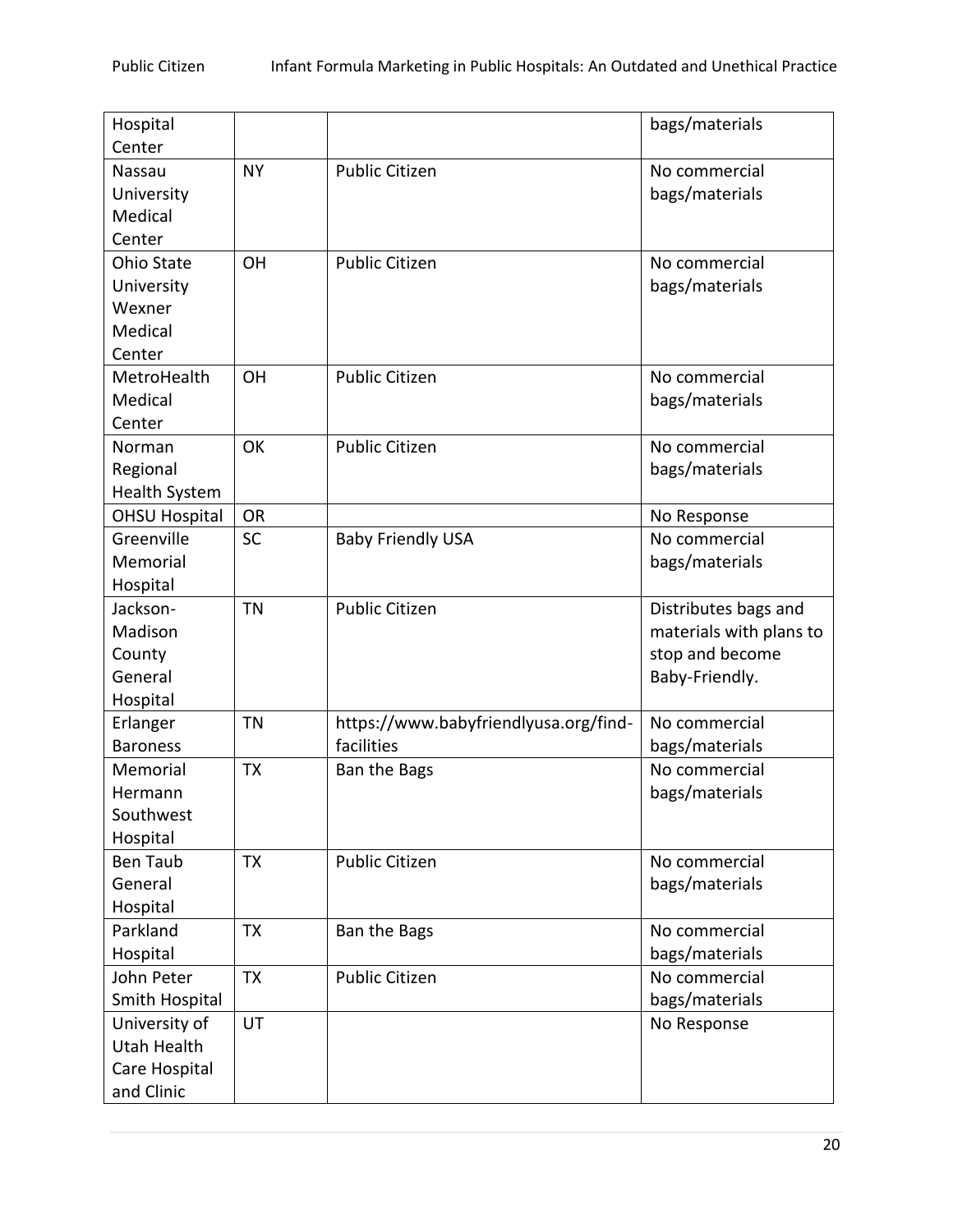| <b>VCU Medical</b> | VA        | Ban the Bags          | No commercial  |
|--------------------|-----------|-----------------------|----------------|
| Center             |           |                       | bags/materials |
| Princeton          | <b>WV</b> | <b>Public Citizen</b> | No commercial  |
| Community          |           |                       | bags/materials |
| Hospital           |           |                       |                |
| Cheyenne           | WY.       | <b>Public Citizen</b> | No commercial  |
| Regional           |           |                       | bags/materials |
| Medical            |           |                       |                |
| Center             |           |                       |                |

http://pediatrics.aappublications.org/content/early/2012/02/22/peds.2011-3552

 $\overline{\phantom{a}}$ 

http://www.womenshealth.gov/breastfeeding/breastfeeding-benefits.html

<sup>1</sup> Fraze, T., Elixhauser, A., Holmquist, L., Johann, J. (2010). Public Hospitals in the United States, 2008. *Agency for Healthcare Research and Quality.* <http://www.hcup-us.ahrq.gov/reports/statbriefs/sb95.pdf>

<sup>&</sup>lt;sup>2</sup> Seals Allers, K. (2017). The Big Let Down—How Medicine, Big Business and Feminism Undermine Breastfeeding. *St. Martin's Press.*

<sup>&</sup>lt;sup>3</sup> Rosenberg, K. D., Eastham, C. A., Kasehagen, L. J., & Sandoval, A. P. (2008). Marketing Infant Formula Through Hospitals: the Impact of Commercial Hospital Discharge Packs on Breastfeeding. Am J Public Health, 98(2), 290- 295.

<sup>4</sup> American Academy of Pediatrics (2012). Breastfeeding and the Use of Human Milk. *Pediatrics.* 

<sup>5</sup> Womenshealth.gov (2014). Why Breastfeeding is Important.

http://www.womenshealth.gov/breastfeeding/breastfeeding-benefits.html

 $^6$  U.S. Department of Health and Human Services (2011). The Surgeon General's Call to Action to Support Breastfeeding.<http://www.surgeongeneral.gov/library/calls/breastfeeding/factsheet.html>

 $^7$  Bartick, M., & Reinhold A. (2010). The Burden of suboptimal breastfeeding in the United States: a pediatric cost analysis *Pediatrics.* http://www.ncbi.nlm.nih.gov/pubmed/20368314

 $^8$  Office on Women's Health, U.S. Departnment of Health and Human Services (2014). Breastfeeding.

<sup>9</sup> Healthy People 2020 (2015). Maternal Infant and Child Health Objectives. *Office of Disease Prevention and Healthy Promotion.* https://www.healthypeople.gov/2020/topics-objectives/topic/maternal-infant-and-childhealth/objectives

<sup>10</sup> Healthy People 2020 (2015). About Healthy People. *Office of Disease Prevention and Health Promotion.*  http://www.healthypeople.gov/2020/About-Healthy-People

<sup>&</sup>lt;sup>11</sup> World Health Organization (1981). International Code of Marketing of Breast-milk Substitutes. http://www.who.int/nutrition/publications/code\_english.pdf

<sup>&</sup>lt;sup>12</sup> Best for Babes (2013). Science You Can Use: Moms in "First Food Deserts" are hard pressed to breastfeed. <http://www.bestforbabes.org/science-you-can-use-moms-in-first-food-deserts-are-hard-pressed-to-breastfeed/>

<sup>&</sup>lt;sup>13</sup> McDowell, M., Wang, C., Kennedy-Stephenson, J. (2008). Breastfeeding in the United States: Findings from the National Health and Nutrition Examination Survey, 1999-2006. *Centers for Disease Control and Prevention.*  http://www.cdc.gov/nchs/data/databriefs/db05.htm

<sup>&</sup>lt;sup>14</sup> New York City Department of Health and Mental Hygiene (2015). EPI Data Brief: Breastfeeding Disparities in New York City[. http://www.nyc.gov/html/doh/downloads/pdf/epi/databrief57.pdf](http://www.nyc.gov/html/doh/downloads/pdf/epi/databrief57.pdf)

 $15$  Mocha Manual (2014). Forget the who code. It's the street code that undermines mothers in Detroit. [http://mochamanual.com/2014/05/21/forget-the-who-code-its-the-street-code-that-undermines-mothers-in](http://mochamanual.com/2014/05/21/forget-the-who-code-its-the-street-code-that-undermines-mothers-in-detroit/)[detroit/](http://mochamanual.com/2014/05/21/forget-the-who-code-its-the-street-code-that-undermines-mothers-in-detroit/)

<sup>16</sup> Adewunmi, B. (2012). Why are black women less likely to breastfeed?. *The Guardian.*  <http://www.theguardian.com/lifeandstyle/2012/jul/23/kimberly-seals-allers-breastfeeding-advocate>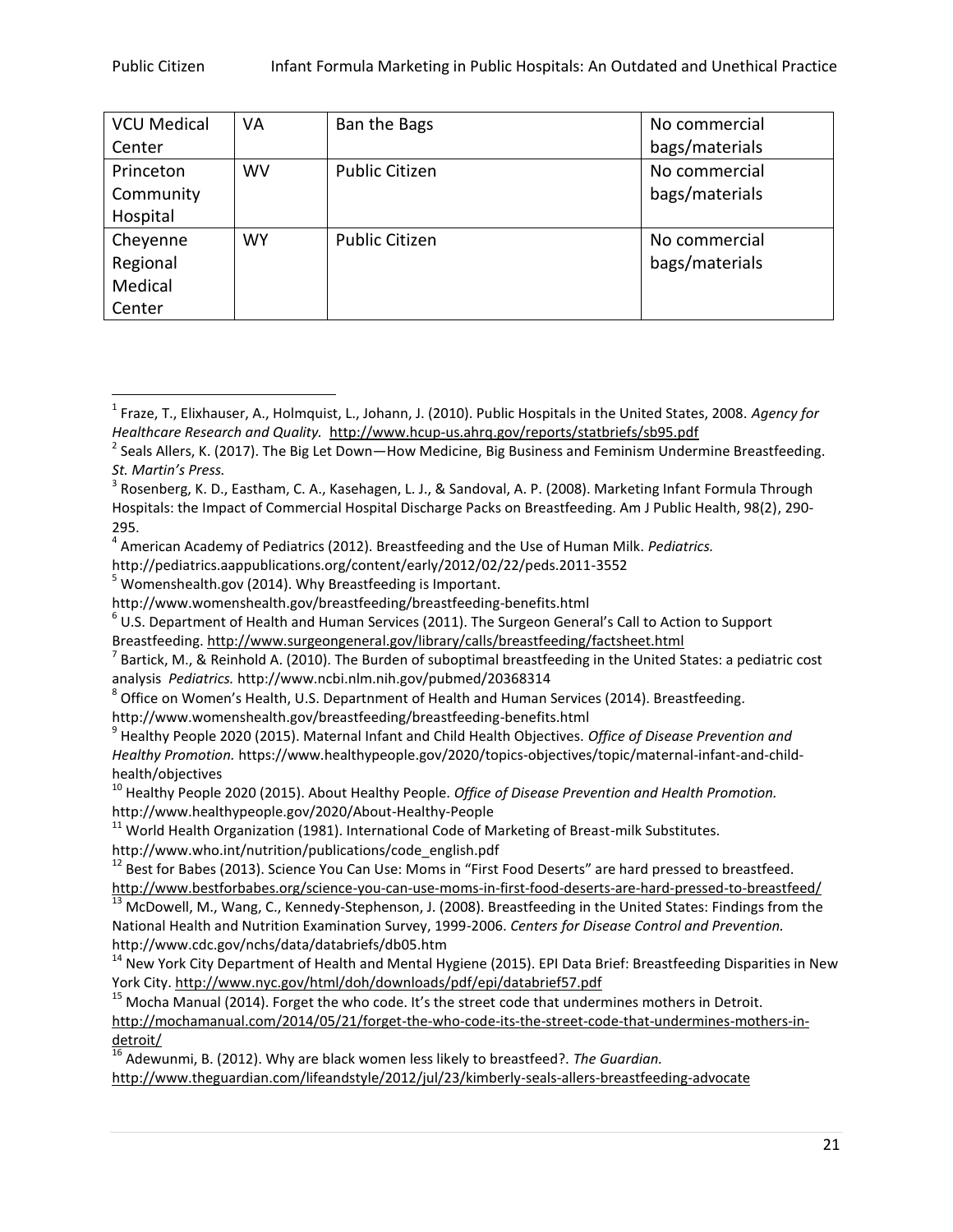$\overline{\phantom{a}}$ 

<sup>17</sup> Kent, G (2006). WIC's promotion of infant formula in the United States. *US National Library of Medicine National Institutes of Health.* http://www.ncbi.nlm.nih.gov/pmc/articles/PMC1481608/

<sup>20</sup> Oliveira, Victor (2011). Winner Takes (Almost) All: How WIC Affects the Infant Formula Market. *United States Department of Agriculture.* http://www.ers.usda.gov/amber-waves/2011-september/infant-formulamarket.aspx#.VuLtSlsrK71

<sup>21</sup> U.S. Department of Health and Human Services (2011). The Surgeon General's Call to Action to Support Breastfeeding. http://www.ncbi.nlm.nih.gov/books/NBK52681/table/ratesof.t1/?report=objectonly

<sup>22</sup> New York City Deoartment of Health and Mental Hygiene (2015). EPI Data Brief: Breastfeeding Disparities in New York City[. http://www.nyc.gov/html/doh/downloads/pdf/epi/databrief57.pdf](http://www.nyc.gov/html/doh/downloads/pdf/epi/databrief57.pdf)

<sup>23</sup> Best for Babes (2012). Did changes in WIC packages make you choose exclusive breastfeeding? A new study investigates. http://www.bestforbabes.org/did-changes-in-wic-packages-make-you-choose-exclusivebreastfeeding-a-new-study-investigates/

 $\frac{24}{24}$  Id.

<sup>25</sup> Wilde, P., Wolf, A., Meena, F., Collins, A. (2012). *American Society for Nutrition.* 

http://ajcn.nutrition.org/content/early/2012/07/23/ajcn.112.037622.full.pdf

<sup>26</sup> Centers for Disease Control and Prevention (2015). Breastfeeding among U.S. Children Born 2002-2012, CDC National Immunization Surveys. [http://www.cdc.gov/breastfeeding/data/NIS\\_data/index.htm](http://www.cdc.gov/breastfeeding/data/NIS_data/index.htm)

 $27$  http://www.cdc.gov/breastfeeding/pdf/2013breastfeedingreportcard.pdf

<sup>28</sup> Centers for Disease Control and Prevention (2003). Breastfeeding Rates by Age among Children Born in 2003. http://www.cdc.gov/breastfeeding/data/NIS\_data/2003/age.htm

<sup>29</sup> Centers for Disease Control and Prevention (2013). Progress in Increasing Breastfeeding and Reducing Racial/Ethnic Differences-United States, 2000-2008 Births.

http://www.cdc.gov/breastfeeding/resources/breastfeeding-trends.htm

<sup>30</sup> Best for Babes (2013). Science You Can Use: Moms in "First Food Deserts" are hard pressed to breastfeed. <http://www.bestforbabes.org/science-you-can-use-moms-in-first-food-deserts-are-hard-pressed-to-breastfeed/>

<sup>31</sup> Baby-Friendly USA (2016). Baby-Friendly Hospital Initiative. https://www.babyfriendlyusa.org/about-us/babyfriendly-hospital-initiative

<sup>32</sup> Ban the Bags (2016). http://banthebags.org/

<sup>33</sup> Public Citizen (2016). http://www.citizen.org/infant-formula

<sup>34</sup> Centers for Disease Control and Prevention (2015). Maternity Practices in Infant Nutrition and Care (mPINC) Survey.<http://www.cdc.gov/breastfeeding/data/mpinc/>

<sup>35</sup> Farley, T.. Latch on NYC: A hospital-based initiative to support a mother's decision to breastfeed. *New York City Department of Health and Mental Hygiene.* [http://www.nyc.gov/html/doh/downloads/pdf/ms/initiative](http://www.nyc.gov/html/doh/downloads/pdf/ms/initiative-description.pdf)[description.pdf](http://www.nyc.gov/html/doh/downloads/pdf/ms/initiative-description.pdf)

<sup>36</sup> New York City Department of Health and Mental Hygiene (2012). New York City Health Department Launches "Latch on NYC" Initiative to Support Breastfeeding Mothers. http://www.nyc.gov/html/doh/html/pr2012/pr013- 12.shtml

<sup>37</sup> New York City Department of Health and Mental Hygiene (2012). New York City Health Department Launches "Latch on NYC" Initiative to Support Breastfeeding Mothers. http://www.nyc.gov/html/doh/html/pr2012/pr013- 12.shtml

<sup>38</sup> Centers for Disease Control and Prevention (2013). Table 5.1b: Discharge support offered to breastfeeding mothers by state CDC National Survey of Maternity Practices in Infant Nutrition and Care (mPINC). http://www.cdc.gov/breastfeeding/data/mpinc/data/2013/tables5\_1b-5\_2b.htm

<sup>39</sup> "Interview with Sylvia Edwards of University of Alabama Birmingham Hospital." Telephone interview. 13 Oct. 2015.

<sup>40</sup> Ban the Bags (2016). Bag-Free Hospitals and Birth Centers. http://banthebags.org/bag-free-hospitals/

<sup>18</sup> Kent, George (2006). WIC's Promotion of infant formula in the United States. *International Breastfeeding Journal.* http://www.ncbi.nlm.nih.gov/pmc/articles/PMC1481608/

<sup>&</sup>lt;sup>19</sup> Oliveira, V., Frazao, E., Smallwood, D. (2011). The Infant Formula Market: Consequences of a Change in the WIC Contract Brand. *United States Department of Agriculture.* http://www.ers.usda.gov/media/121286/err124.pdf